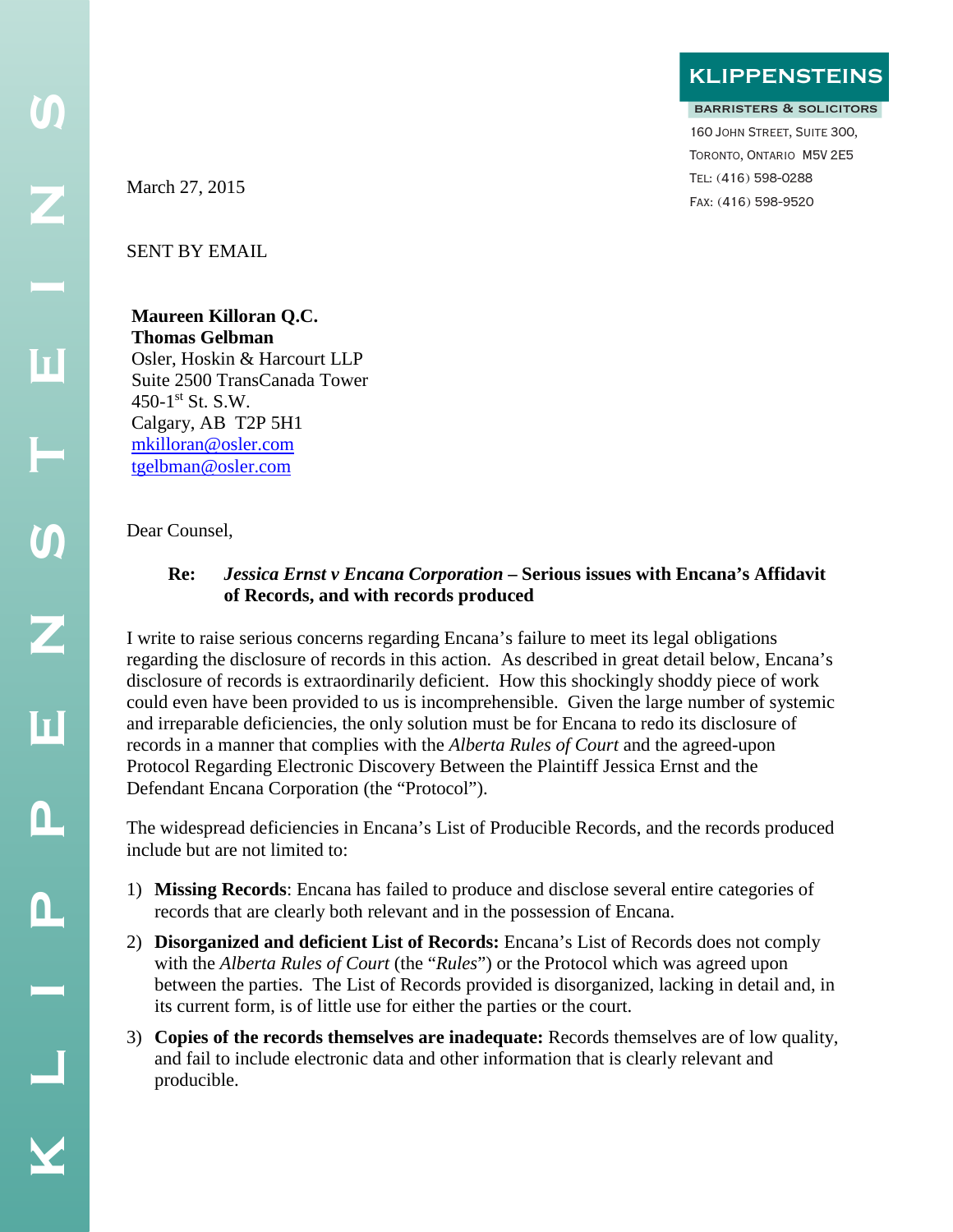These deficiencies are not merely technical. The deficient and incomplete disclosure and production of Encana's records will have and in fact have already had the very real effect of causing considerable delay and increasing costs on all sides in violation of the Foundational Rules of the *Alberta Rules of Court*:

#### **Purpose and intention of these rules**

**1.2(1)** The purpose of these rules is to provide a means by which claims can be fairly and justly resolved in or by a court process in a timely and cost-effective way.

- **(2)** In particular, these rules are intended to be used
	- (a) to identify the real issues in dispute,
	- (b) to facilitate the quickest means of resolving a claim at the least expense…

We look forward to receiving a new List of Records, and copies of the records that comply with the *Rules* and the Protocol, are actually useful for the parties and the court, and further the Foundational Rules. I have included below further detailed descriptions of the deficiencies with Encana's records and List of Records below.

## **Disorganized and Deficient List of Records**

As you know, both parties spent significant time and resources negotiating a detailed Protocol Regarding Electronic Discovery. You and presumably your client are therefore well aware of the specific requirements of the Protocol. It is therefore particularly galling that there are a large number of serious deficiencies with the List of Records provided by your client that breach that Protocol, as well as the *Rules*. Please note that we have only reviewed the first hundred or so records in detail, and stopped after we noted that the problems identified below appeared to be widespread. In particular, the List of Records:

• **Fails to title or describe many records:** Paragraph 3(e) of the Protocol requires the party to input a title of the records, and if that is not available, to briefly describe the record. Similarly, rule 5.7 of the *Alberta Rules of Court* states that "Each producible record in an affidavit of records must. . . (b) be briefly described". The reasons for this are obvious – if a document does not have a sufficient title or description, the list of records is of little or no use to the parties or to the court.

In the case of Encana's affidavit of documents, many records are simply listed as "untitled". In fact, many records do not include titles, descriptions, authors, or any information regarding where they came from whatsoever. This is totally and obviously contrary to the Protocol and the *Rules*. For example, within the first 100 records, the following records are listed with no information whatsoever: ECA000012; ECA000013; ECA000041; ECA000042; ECA000043; ECA000047, ECA000058, ECA000066, ECA000067, ECA000070; ECA000071; ECA000075; ECA000076; and ECA000085.

• **Misdescribes/mistitles many records:** Again, paragraph 3(e) of the Protocol requires the party to input a title of the record, and if that is not available, to briefly describe the record. Similarly, rule 5.7 of the Alberta Rules of Court states that "Each producible record in an affidavit of records must. . . (b) be briefly described".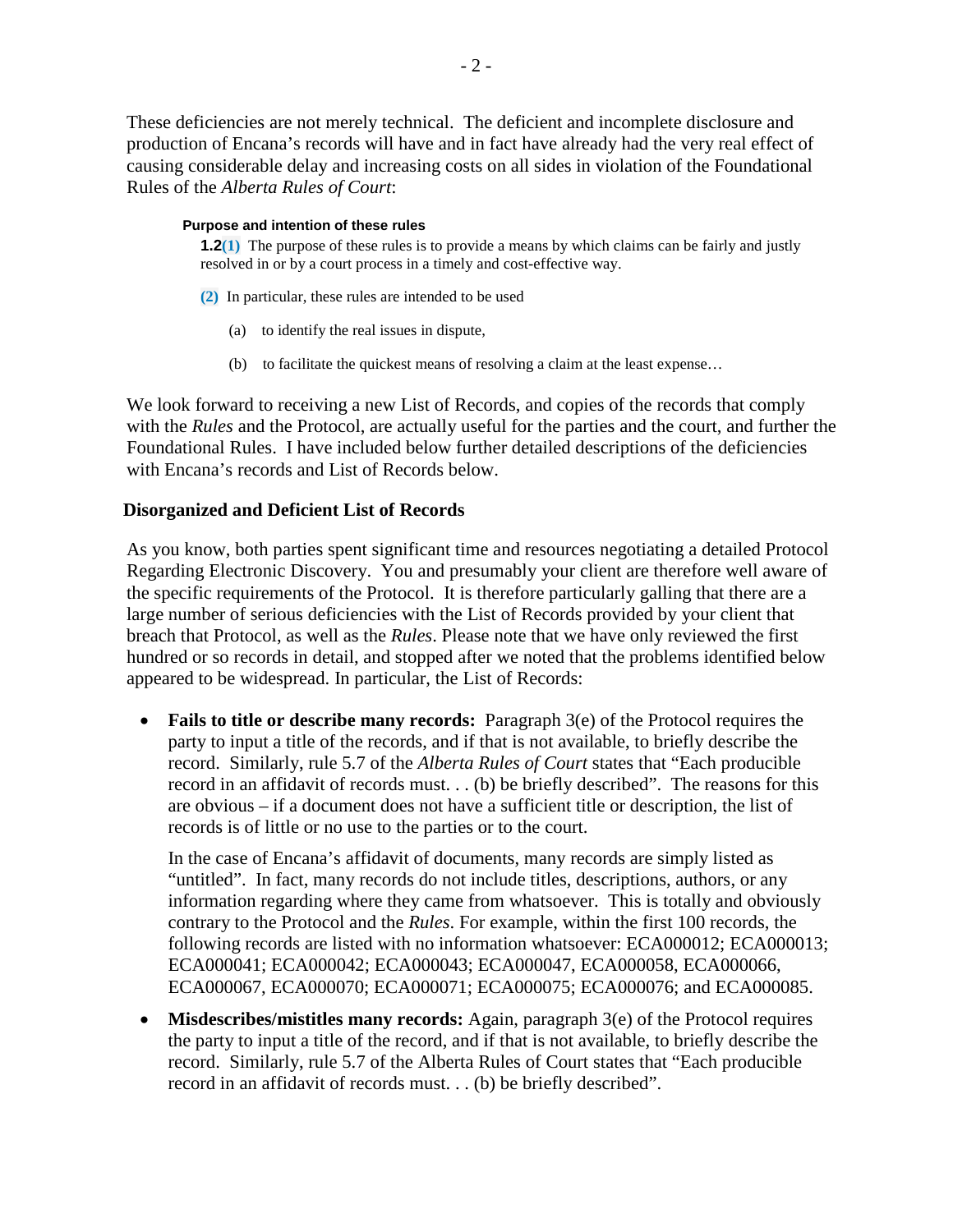- 3 -

With respect, the titles/descriptions of many records in Encana's list of records are completely useless. For example, ECA000022 is titled "Rock" (despite clearly being a presentation of some description authored by Encana regarding CBM drilling in the Horseshoe Canyon); ECA000032 is titled "Multiple Layers of Rock"; ECA000023 is "1- Chart.xls"; ECA000038 is titled "Executive Summary"; ECA000045 is titled "Feckly.tif"; ECA000058 is titled "6513" and so on. It appears that whoever titled these records simply picked the first few words from the record and used it as a title/description. This is pretty much useless to the parties or the court, and is contrary to both the Protocol and the *Rules*, and obviously so*.*

- **Fails to list records chronologically:** Paragraph 4 of the Protocol states "Electronic List" of Records will assign Record IDs chronologically". As you know, this was a significant issue for us during the negotiations regarding the Protocol. We specifically insisted on disclosure in chronological order in order to save time and costs in the process of reviewing the records. Despite explicitly agreeing to this point, many of Encana's records are not listed chronologically, without explanation or apparent reason. Examples within the first 150 records include ECA000006; ECA000008; ECA000110; ECA000121; ECA000123; ECA000125; ECA000127; ECA000129; ECA000131; ECA000133; ECA000134; and ECA000135
- **Fails to include dates for many records**: Paragraph 3(b) requires the date of the record be included in the List of Records. The list of records fails to include a date for numerous particular records, despite the fact that either a date is clearly included on the face of the record itself, or the record was clearly originally an electronic record authored by Encana itself, and therefore Encana knows when the record was created (for example, by reference to electronic meta data). Examples within the first 100 records include ECA000001; ECA000002; ECA000003; ECA000004; ECA000005; ECA000006; ECA000007; ECA000010; ECA000011; ECA000020; ECA000022; ECA000032; ECA000033; ECA000034; ECA000039; ECA000042; and ECA000076.

Related, several records listed did not follow the dating protocol (for example, ECA000006, ECA000107 and ECA000144), while other records provide dates that are clearly incorrect (for example, ECA000043 and ECA000044).

• **Fails to list Author and Recipient, including organizations:** Paragraph 3(c) and (d) require information regarding the author, the author organization, the recipient and recipient organization to be included in the List of Records.

Encana has failed to include this information for 36 of its first 100 records, even in cases where the author is clearly known to Encana (for example, where the document in question was created by Encana). Similarly, for multiple other records, Encana has listed only the name of the individual, but failed to include any information regarding the organization on whose behalf the record was created, again where this information is clearly known by Encana. Finally the List of Records uses an inconsistent convention regarding the listing of names (sometimes the format is first/last, other times it is last/first; sometimes it refers to the defendant as "Encana Corp" other times as "Encana"; sometimes it uses email addresses, other times it uses proper names; sometimes it lists organizations using their current name, other times it lists organizations using their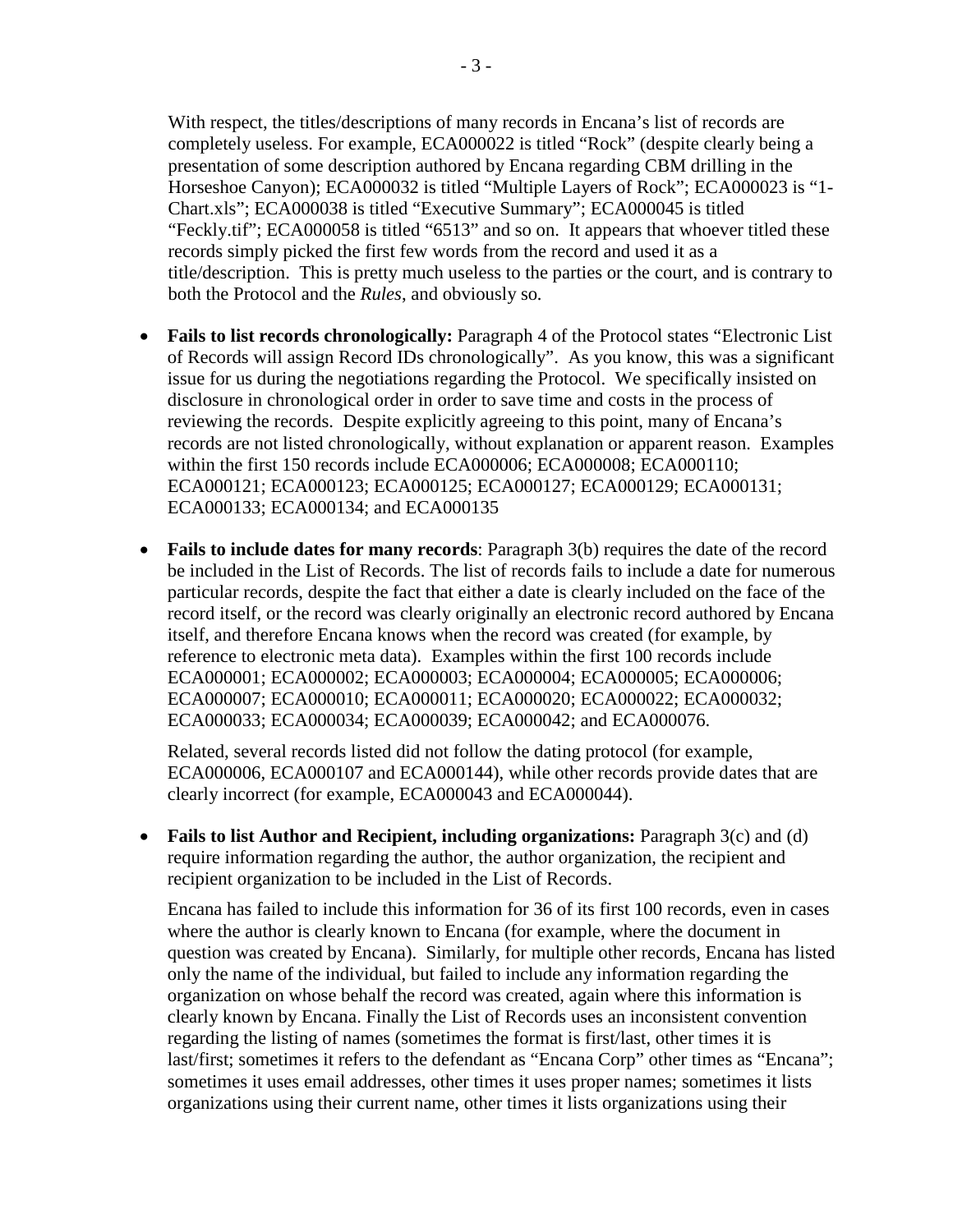previous names). The cumulative result is that this field is of little use to either the parties or the court.

### **Copies of the records themselves are inadequate**

There are a number of significant deficiencies with the actual records provided by your client, including the fact that many of the records have been stripped of important electronic information. In many cases, the records do not abide by the Protocol. No explanation has been provided for why the Protocol was not followed. In particular:

- **Diagrams, maps and images not provided in original electronic format:** One of the primary benefits of electronic disclosure is that it ensures that both parties have electronic copies of records that are exact replicas of the original record. That is of great benefit to both parties as the original record will often contain relevant information in the form of colour diagrams, maps and photographs, as well as electronic data that goes to the core of the dispute. Accordingly, our protocol specifically states:
	- 10. To the extent possible, copies of electronic images, audio and video shall be provided in their native electronic format.
	- 11. Photographs and other images of photographic quality for which there is no corresponding electronic copy shall be provided in colour PDF format, 600 dpi or higher.
	- ….
	- 13. All Records for which there is likely to be meaningful and relevant electronic data (in the form of databases or otherwise) shall be provided in their native electronic format.

It appears that a number of Encana's original records were already in electronic pdf format, or in other electronic formats that are easily convertible to electronic pdf format without loss of quality. Instead of simply providing copies of original records in their original electronic format, Encana has provided what are essentially low quality scans of black and white printouts of records. Many of the records disclosed by your client were clearly originally in electronic colour format and contain relevant diagrams, maps and photographs that are simply not decipherable in black and white. Examples from the first 100 records include ECA000020; ECA000022; ECA000023; ECA000032, ECA000043; ECA000044; ECA000106; ECA000107; ECA000108; ECA000110; ECA000121; ECA000154; ECA000175; and ECA000183.

Similarly, several documents disclosed are printouts of spreadsheets. Spreadsheets by their very nature include significant amounts of relevant electronic data and information. Spreadsheets and databases should have been disclosed in their native electronic format.

• **Emails do not include the attachments which were originally sent with the email:** the parties were required to provide copies of all relevant records, including relevant electronic data. In order to make sense of an email and its attachment it is vital to know exactly what document was originally attached to what email. In most cases, Encana has failed to disclose the attachment together with the email to which it was attached, thus making it impossible for the parties or the court to know what document was attached to which email.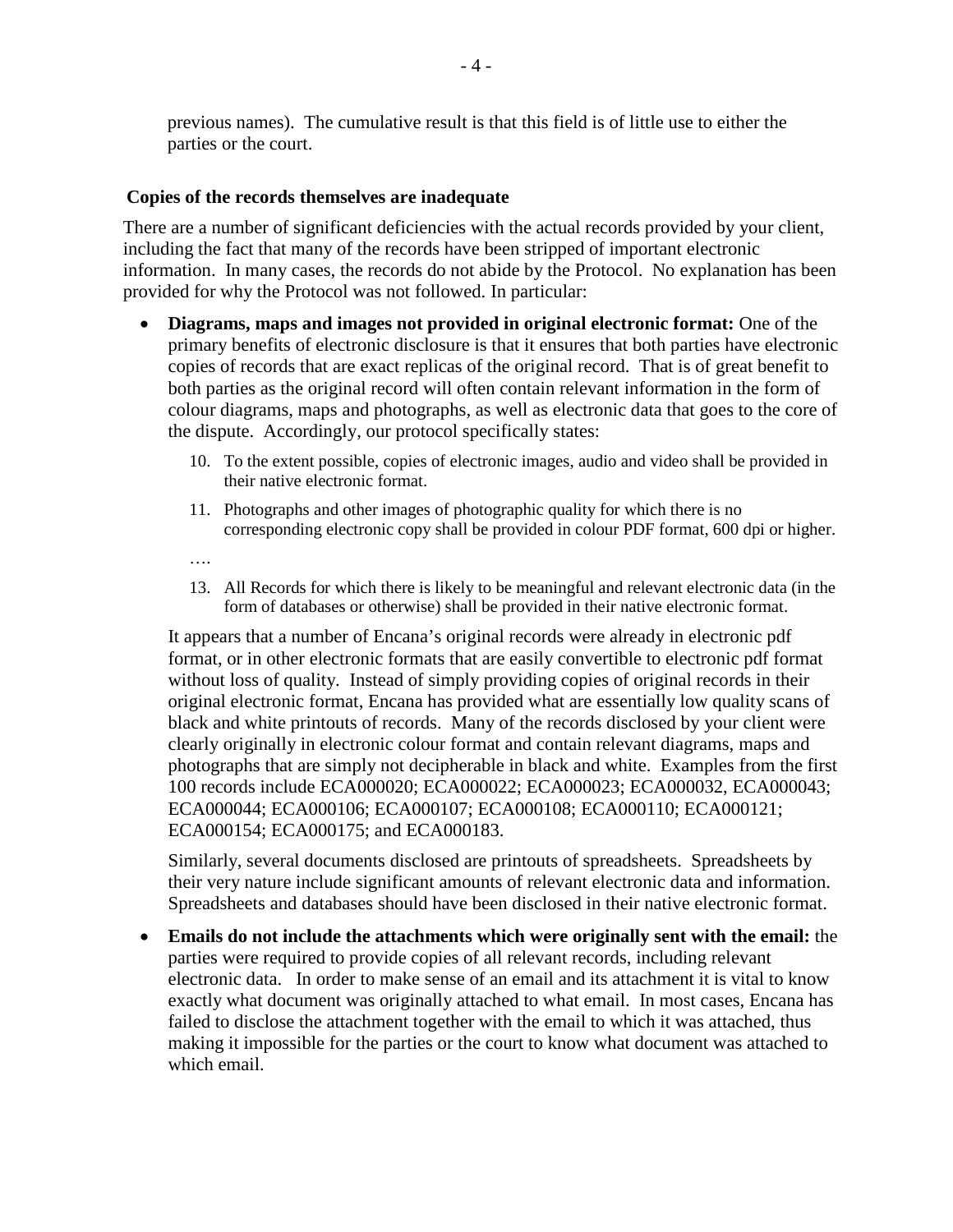• **Records not in searchable PDF (OCR) format:** Paragraph 8 of the Protocol states "Written or paper records shall be digitally processed and provided in a searchable PDF (OCR) format, 300 dpi."

A number of Encana's records are very low quality scans that are not in searchable PDF (OCR) format. For example, within the first 50 records, the following are not in OCR format: ECA000017; ECA000018; ECA000019; ECA000020; ECA000033; ECA000036; ECA000037; ECA000045. Other records are of such low quality that the OCR is inevitably wrong (for example ECA000010).

• **Records regarding construction, drilling, perforating, hydraulic fracturing, acidizing, operating, servicing, reclaiming, remediating and abandoning of the Encana Wells were not provided in original electronic format:** Paragraph 13 of the Protocol specifically states that:

All Records for which there is likely to be meaningful and relevant electronic data (in the form of databases or otherwise) shall be provided in their native electronic format. Examples of kinds of native format Records that the Plaintiff expects might exist include electronic records associated with software that monitors, tracks, maps or reports on the construction, drilling, perforating, hydraulic fracturing, acidizing, operating, servicing, reclaiming, remediating and abandoning the Encana Wells as defined by the Fresh Statement of Claim

Encana has failed to provide records in original electronic format regarding construction, drilling, perforating, hydraulic fracturing, acidizing, operating, servicing, reclaiming, remediating and abandoning of the Encana Wells. To the extent to which such records were provided at all, they were provided in low quality black and white scans of print-outs.

• **Multiple duplicate records:** In many instances, Encana has listed and produced multiple identical copies of what appear to be the same record without any apparent reason. Again, this is not a merely technical concern. Repeat documents add real confusion to the oral discovery process (for example, by creating confusion regarding what document is actually being referred to, and whether this document is the same as or different from other documents also referred to). It is also wastes the time and resources of all the parties by forcing them to conduct document checks to determine whether the multiple documents produced are actually the same. Examples of repeat records include ECA000066 and ECA000067; ECA000116, ECA000117, ECA000118, and ECA000119; ECA000136- ECA000139 and ECA000140-ECA000143; ECA000146 and ECA000147; and ECA000155 and ECA000156; and ECA000283 to ECA000286.

#### **Failure to disclose and produce categories of relevant and producible records**

In our initial review of the records provided by your client we have noted that there are several entire categories of records that are missing. These categories include records that are clearly relevant and clearly in the possession of your client, and should have been disclosed in Encana's original Affidavit of Records.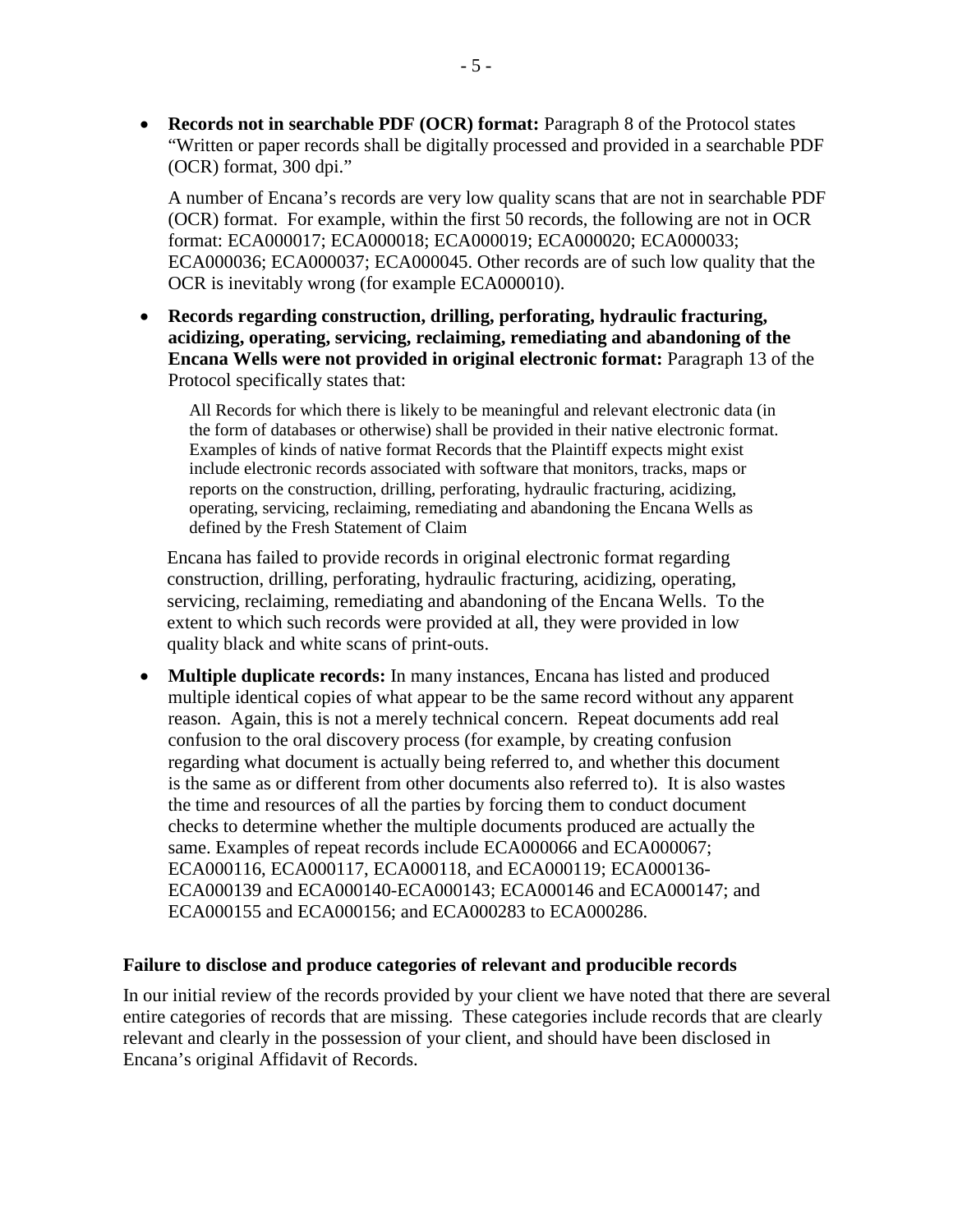• **Failure to disclose records regarding the Encana Wells that are at the centre of the lawsuit:** The Fresh Statement of Claim specifically claims that Encana's activities (including construction, drilling, perforating, hydraulic fracturing, operating, servicing as well as reclamation and remediation) at the Encana Wells have caused the severe contamination of Ms. Ernst's well water. "Encana Wells" are clearly defined in the Fresh Statement of Claim as wells within 6 miles of the Ernst Property that Encana hydraulically fractured above the base of groundwater protection.

Encana has failed to disclose any records whatsoever regarding the vast majority of the Encana wells that are at the very centre of this lawsuit. In fact, Encana did not even disclose records on any of the energy wells reviewed by Alberta Environment, the Alberta Research Council or the Energy Resources Conservation Board as part of their investigation into contaminated water wells in the Rosebud area.

For your reference, we have attached a list of Encana wells around Rosebud (Appendix "B"), and a map showing their location (Appendix "A"). We expect Encana to disclose records regarding each of these wells, including in particular surface casing vent flows, gas migration, lost circulation, blow outs, frac communication events (frac hits), cementing/casing repairs and treatments, water production, frac flow back, waste disposal, pressure testing, gas sampling and isotopic fingerprinting conducted on any of the Encana wells, all chemicals used at the Encana wells and records regarding experimental CBM wells.

In the interest of a more rational and efficient organization of records that will be most useful for both the parties and the court, we ask that all records regarding Encana wells not be interspersed within general records, but rather be disclosed together in groups organized by township/range, Encana well, and then organized chronologically.

• **Failure to disclose chemicals used in the Encana wells:** Encana has failed to disclose records regarding the chemicals used in construction, drilling (including cementing), perforating, hydraulic fracturing, acidizing, operating, servicing, reclaiming, remediating and abandoning at the Encana wells around Rosebud.

This disclosure should include, among other things, records indicating the chemicals used in construction, drilling, perforating, hydraulic fracturing, acidizing, operating, servicing, reclaiming, and remediating of each Encana well, the Material Safety Data Sheets ("**MSDS**") for each chemical used and full compositional details for each chemical used, along with their parent chemicals. This disclosure should include records listing all chemical ingredients for each additive in addition to any proprietary name.

- **Failure to disclose records regarding baseline testing of water wells in the Rosebud Area:** Encana has not disclosed any data or records regarding baseline testing conducted on water wells in the Rosebud Area. Nor has it disclosed any historic data regarding such wells. For example, Encana has not disclosed the baseline water well data collected by WorleyParsons Kommex on behalf of Encana, and then summarized and sent to the Alberta Research Council.
- **Failure to disclose investigations or records regarding investigations conducted on other water wells located near Rosebud:** Encana and Alberta Environment initiated a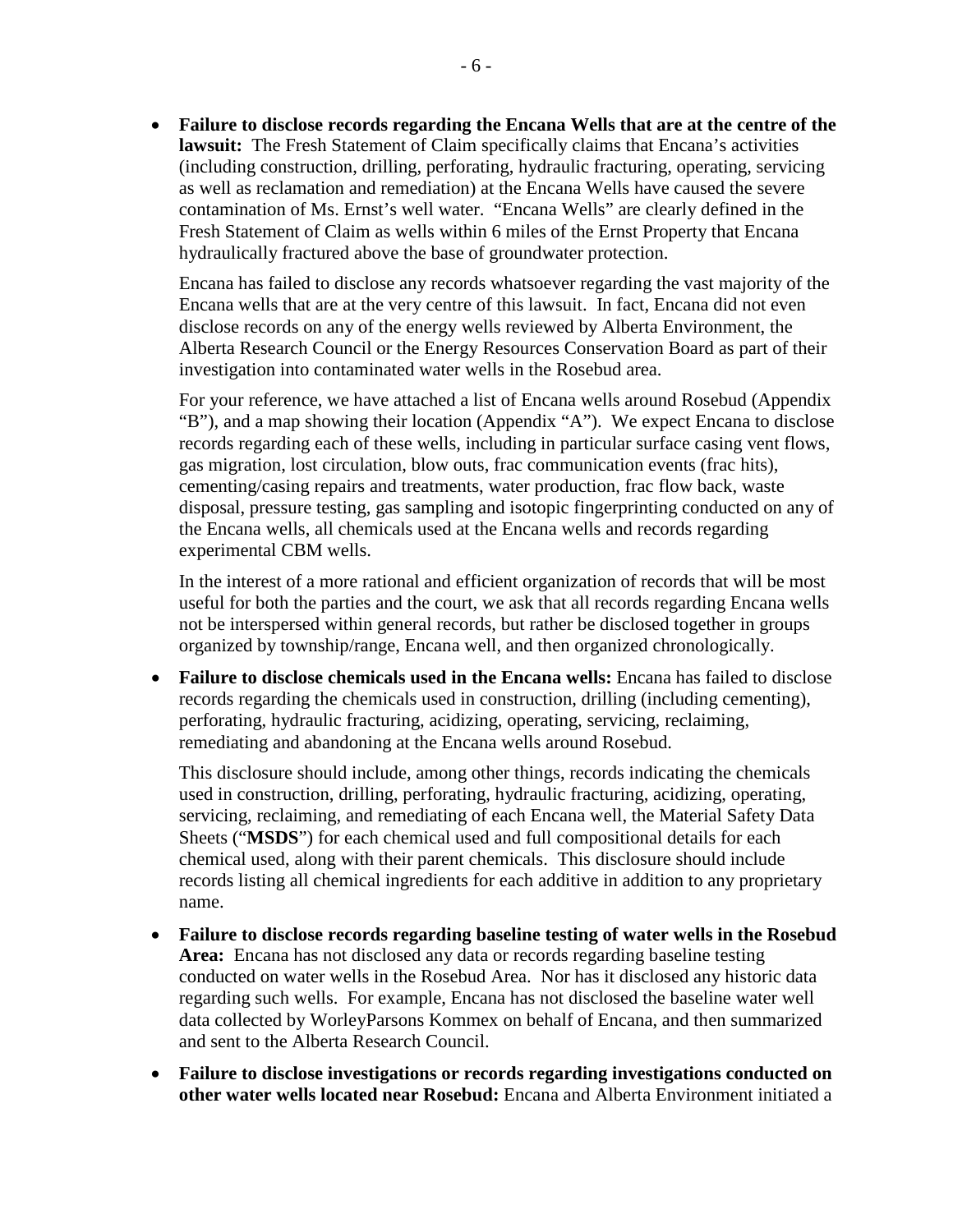number of other investigations into the potential contamination of a number of other water wells in the Rosebud area that are located close to and completed in the same aquifer or aquifers as Ms. Ernst's water well. Encana has failed to disclose a number of records regarding these investigations. Encana's disclosure should include records of all investigations into potential contamination of water wells in the Rosebud area.

- **Failure to disclose reports regarding CBM and hydraulic fracturing and risks to public health and the environment:** For example, Encana has failed to disclose the following reports commissioned by Encana that are directly relevant to the allegations in this lawsuit:
	- o "Assessment of potential human health risks associated with coal-bed methane (CBM) exploration and development activities in Wheatland County, AB".
	- o "Development of a hazard screening and assessment process in support of the responsible use of drilling and fracturing fluids."
	- o A study of the potential for methane leakage from coal-bed methane production carried out by the University of Alberta and Worley Parsons on behalf of Encana.

The plaintiff is independently aware of these reports - it is expected that many other such reports exist. These reports, together with the data used to create these reports should have been disclosed.

- **Failure to disclose records regarding Encana's "Responsible Products Program":** In 2010, and in response to mounting public concern regarding hydraulic fracturing, Encana initiated a company-wide "Responsible Products Program" aimed at insuring that fracturing fluids used by Encana do not harm human health or the environment. As part of this program, Encana determined some of the chemicals it had previously used in its hydraulic fracturing program were toxic and potentially harmful to the environment and human health, and replaced them with non-toxic alternatives. Records regarding this program will help resolve the issue of whether Encana's use of fracturing fluids in the Rosebud area prior to the creation of "Responsible Products Program" was indeed safe, and should therefore have been disclosed.
- **Copies of records provided by Encana to ARC and AENV as part of their investigation into potential water well contamination near Rosebud**: Encana provided significant information and data to ARC and AENV at various times as part of their investigations into complaints of water well contamination near Rosebud. These include binders of Well View printouts, data tables, spreadsheets and other records sent by email or otherwise. Encana has not disclosed most of these records.

### **Issues raised in your letter of December 19, 2015**

Finally, in your letter of December 19, 2015, you raise a few issues regarding your records:

• **Missing logs, flow meters and records:** In your letter of December 19, 2015, you state that "certain records containing well data were not practical to scan due to their size". You list these documents as Schedule "A" to that letter. These records are various logs,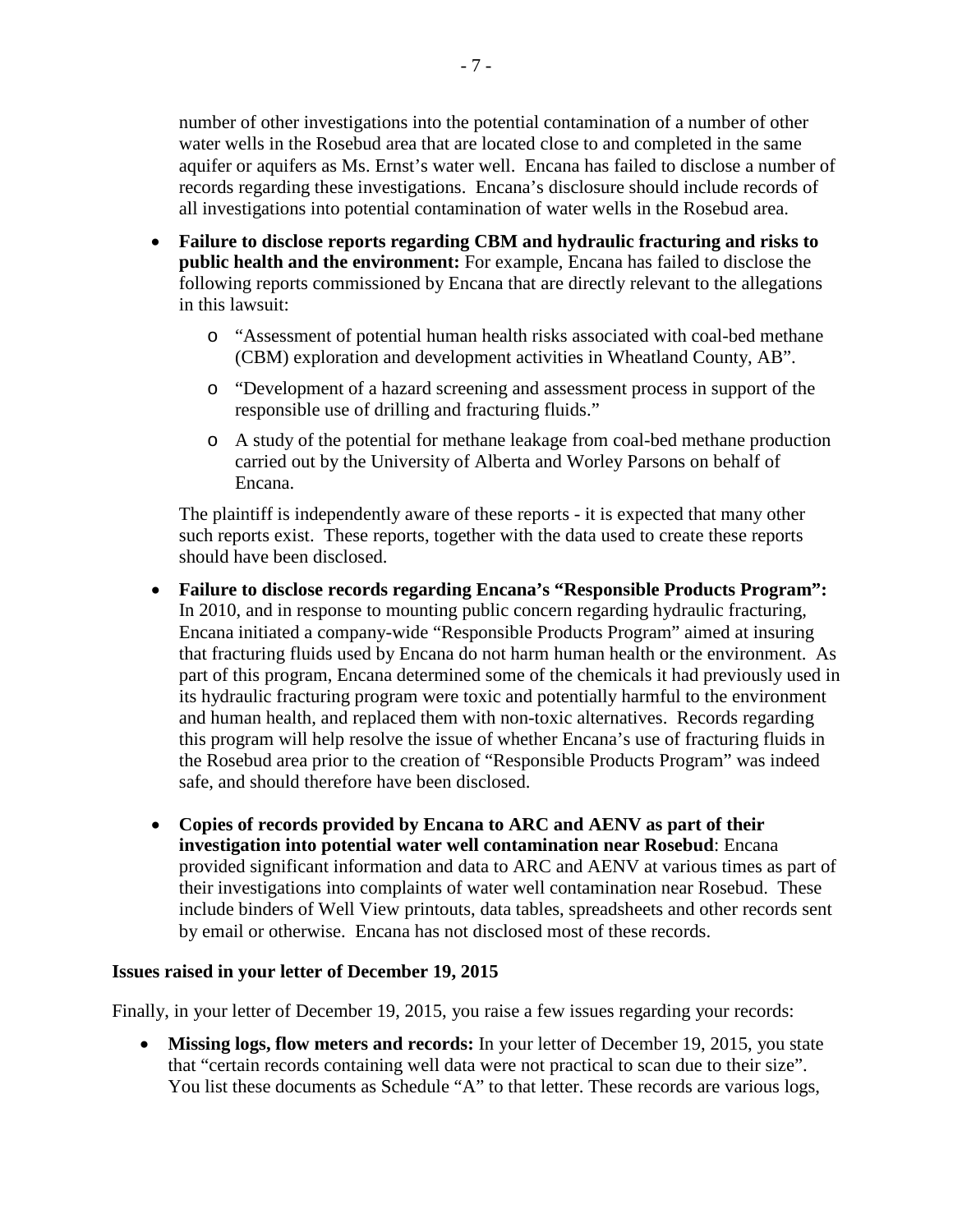flow meters and records, all of which exist as electronic records, and all of which fall within paragraph 13 of the Protocol, which states:

All Records for which there is likely to be meaningful and relevant electronic data (in the form of databases or otherwise) shall be provided in their native electronic format. Examples of kinds of native format Records that the Plaintiff expects might exist include electronic records associated with software that monitors, tracks, maps or reports on the construction, drilling, perforating, hydraulic fracturing, acidizing, operating, servicing, reclaiming, remediating and abandoning the Encana Wells as defined by the Fresh Statement of Claim.

Again, it appears that your client has printed out paper copies of electronic documents rather than simply providing a copy of the electronic original as required by the Protocol. Please provide the above records in their native electronic format in your next production.

• **Missing records currently on floppy disks and CDs**: In your letter of December 19, 2014 you note that several records contained in the well files are 3.5" floppy disks and CDs containing well data and images. You have not yet provided us with electronic copies of the records or any reason why it was not possible to produce electronic copies of these records in the first place. Please include electronic copies of these records in your next production.

## **Conclusion**

How a work of such obvious and far-reaching inadequacy could even be considered as acceptable for delivery to us is incomprehensible. Perhaps it is simply extremely low work quality standards on the part of whoever performed and supervised this task, or disdain for an ordinary Albertan who dares to challenge the mighty Encana, or the semi-deliberate placement of an impediment to Ms. Ernst's attempt to bring the matter before the court, or a cavalier disregard for the agreement you have made or the needs of the court, or some combination of the above. It is not easy to think of any remotely reasonable justification for the delivery of such a blatantly deficient version of such an important part of this lawsuit. In any event, given the nature, number and seriousness of these deficiencies, the only solution must be for Encana to redo its disclosure of records in a manner that complies with the *Alberta Rules of Court* and the agreed-upon Protocol Regarding Electronic Discovery.

We look forward to hearing from you.

**Sincerely** Murray Klippenstein

Encl Appendix A: a map of Encana wells listed in Appendix B Appendix B: a list of Encana wells located within about 6 miles of the Ernst water well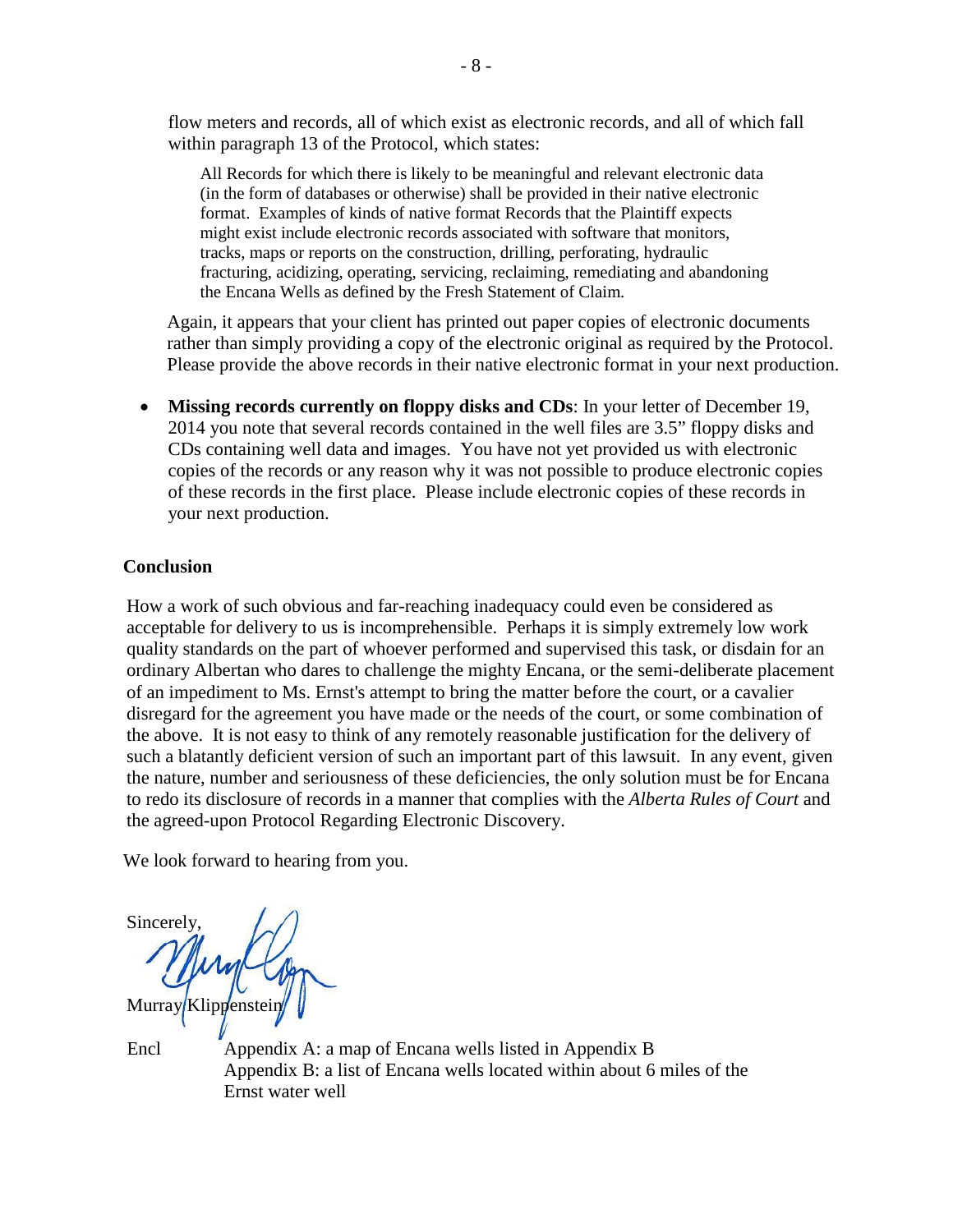## **APPENDIX "A" MAP OF ENCANA WELLS WITHIN ABOUT 6 MILES OF THE ERNST WATER WELL**

(Red box represents approximate location of the Ernst water well and home)

|           |                  |                  | $\delta$ -              |            |                     |                                   |                  |                      |      |                  |                        |                           |                   |                              |                 |                    |                  |                      |               |                   |                          |               |                   |                                      |                 |                     |                  |                    |                   |                |              |                            |                |  |
|-----------|------------------|------------------|-------------------------|------------|---------------------|-----------------------------------|------------------|----------------------|------|------------------|------------------------|---------------------------|-------------------|------------------------------|-----------------|--------------------|------------------|----------------------|---------------|-------------------|--------------------------|---------------|-------------------|--------------------------------------|-----------------|---------------------|------------------|--------------------|-------------------|----------------|--------------|----------------------------|----------------|--|
|           |                  | $\mathbf{0}$     |                         |            | $-028 - 237 + 45$   |                                   | $8-$             |                      |      |                  |                        |                           |                   |                              |                 |                    |                  |                      |               |                   |                          |               | $rac{1}{2}$       |                                      |                 |                     |                  |                    |                   |                |              |                            |                |  |
|           |                  | $Q_{\text{max}}$ | $\overline{\mathbf{a}}$ | -following |                     | $\mathbf{G}$<br><b>Gifty Grey</b> |                  |                      |      |                  |                        |                           |                   |                              |                 |                    |                  |                      |               |                   |                          |               |                   |                                      |                 |                     |                  |                    |                   |                |              |                            |                |  |
|           |                  |                  |                         |            |                     |                                   |                  | $rac{1}{2}$          |      | $0 - 0 - 0$      |                        |                           |                   |                              |                 |                    |                  |                      |               |                   |                          |               |                   |                                      |                 |                     |                  |                    |                   |                |              |                            |                |  |
|           | $8 -$            |                  |                         |            |                     |                                   |                  | <b>BLACK</b><br>ma i |      |                  |                        |                           | <b>Brott</b> Land | 8-470                        |                 |                    |                  |                      |               |                   |                          |               |                   |                                      |                 |                     |                  |                    |                   |                |              |                            |                |  |
|           |                  | <b>B</b> tale    |                         |            |                     | <b>Star of</b>                    |                  |                      |      | $\bullet$        |                        |                           |                   |                              |                 |                    |                  |                      |               |                   |                          |               |                   |                                      |                 |                     |                  |                    |                   |                |              |                            |                |  |
|           |                  | <b>O</b> man     |                         | Sec. 6     |                     | 0.1811                            |                  |                      |      | <b>Service</b>   |                        |                           |                   |                              |                 |                    |                  |                      |               |                   |                          |               |                   |                                      |                 |                     |                  |                    |                   |                |              |                            |                |  |
|           |                  |                  | s.                      |            | 图                   |                                   |                  |                      |      |                  |                        |                           |                   |                              |                 |                    |                  | <b>DISABILITIES</b>  |               | <b>Bride Pres</b> |                          |               |                   |                                      |                 |                     |                  |                    |                   |                |              |                            |                |  |
|           |                  |                  |                         |            |                     | $\frac{1}{2}$                     |                  |                      |      |                  |                        |                           |                   |                              |                 |                    |                  |                      |               |                   |                          |               |                   |                                      |                 |                     |                  |                    |                   |                |              |                            |                |  |
|           |                  |                  |                         |            |                     | $B + 1$                           |                  |                      |      | $Q_{\text{max}}$ | $\bullet$              |                           |                   |                              |                 |                    |                  |                      |               |                   |                          |               |                   |                                      |                 |                     |                  |                    |                   |                |              |                            |                |  |
|           |                  |                  |                         |            |                     |                                   |                  |                      |      | 8154             |                        |                           |                   |                              |                 |                    |                  |                      |               |                   |                          |               |                   |                                      |                 |                     |                  |                    |                   |                |              |                            |                |  |
|           |                  |                  | <b>COMPANY</b>          |            |                     |                                   |                  |                      |      |                  |                        |                           |                   |                              |                 |                    |                  |                      |               |                   |                          |               |                   |                                      |                 |                     | <b>Gradu</b> man |                    |                   |                | $Q$ is an    |                            |                |  |
|           |                  |                  |                         |            |                     |                                   |                  |                      |      | $\mathbf{a}$     |                        |                           | $\mathbf{a}$      |                              |                 |                    |                  |                      |               |                   |                          |               |                   |                                      |                 |                     |                  |                    |                   |                |              |                            |                |  |
|           |                  |                  |                         |            | $0 -$               |                                   |                  |                      |      |                  |                        |                           |                   |                              |                 |                    |                  |                      |               |                   |                          |               |                   |                                      |                 |                     |                  |                    | $0 - 1$           |                |              | $0 + e^{i\theta + \alpha}$ |                |  |
|           | $\bullet$ is an  |                  |                         |            | 18.8                | <b>Drafts</b>                     |                  |                      |      |                  |                        |                           |                   | $\bullet$                    | <b>View</b>     |                    |                  |                      |               |                   |                          |               |                   |                                      |                 |                     |                  |                    | $Q_{m+1}$         |                | dia.         |                            | $0 -$          |  |
|           |                  |                  |                         |            | $0 -$               |                                   |                  | $\bullet$            |      |                  |                        |                           | $0 - 1$           |                              |                 |                    |                  |                      |               |                   |                          |               |                   |                                      | Star-           |                     |                  | $\bullet$          |                   |                |              |                            |                |  |
| $\bullet$ |                  |                  |                         |            |                     |                                   |                  |                      |      |                  |                        |                           |                   |                              |                 |                    |                  |                      |               |                   | <b>U-II</b>              | $\bullet$     | $0.0 + 1$         |                                      |                 |                     |                  | <b>START BOARD</b> |                   |                |              |                            |                |  |
|           |                  | 84.0             |                         |            |                     |                                   |                  |                      |      |                  |                        |                           |                   |                              |                 |                    |                  |                      |               |                   | <b>Changes</b>           |               |                   |                                      |                 |                     |                  |                    |                   |                | <b>SHOWS</b> |                            | <b>An.</b>     |  |
|           |                  |                  |                         |            |                     |                                   |                  |                      |      |                  |                        | and the                   |                   | . E.,                        |                 |                    |                  |                      |               |                   |                          |               | <b>Graecia</b>    |                                      |                 |                     |                  | $-27$<br>027-21W4M |                   |                |              | $\bullet$                  | $+1$           |  |
|           |                  |                  |                         |            |                     | $.0 - 4$                          | $2 - 1$          |                      |      |                  |                        |                           |                   |                              |                 |                    |                  |                      |               |                   |                          |               | $8 - 4$           |                                      |                 |                     |                  |                    |                   |                |              |                            | $\bullet$      |  |
|           | $10 - 9$         |                  |                         |            | 027-23W4M           |                                   |                  | 844                  |      | $\bullet$        |                        |                           |                   | e <sup>1/2</sup>             |                 | a mbria            |                  |                      |               |                   |                          |               |                   | <b>District</b>                      |                 |                     |                  | $5 - 1 - 1$        |                   | 8-1            |              | den                        |                |  |
|           |                  |                  |                         |            |                     |                                   | <b>GREEN DAY</b> |                      |      |                  |                        |                           | 18-Designati      |                              |                 |                    |                  |                      |               |                   |                          |               |                   | <b>There</b><br>$F = F_{\text{obs}}$ |                 |                     |                  | $\bullet$          |                   |                |              |                            | $\bullet$      |  |
|           |                  |                  |                         |            |                     |                                   |                  |                      | 44.1 |                  | $\bullet$              | $Q = 1$                   |                   |                              |                 |                    |                  |                      |               |                   |                          |               |                   |                                      |                 |                     |                  |                    |                   |                |              |                            |                |  |
|           |                  | $q_{\rm max}$    |                         |            |                     | ster.                             |                  |                      |      | Tr.              |                        |                           |                   |                              |                 |                    |                  | 1.11                 |               |                   |                          |               | $0 -$             |                                      |                 |                     |                  |                    |                   |                |              |                            | $-70$          |  |
|           | $-1$             |                  |                         |            |                     |                                   | <b>SHATE</b>     |                      |      | <b>Gibre</b>     |                        | $-10$                     | $6 - 1$           |                              | $\frac{1}{2}$   | and the sea        |                  | <b>BAN</b>           |               |                   | <b>B</b> Matt            | <b>Diener</b> |                   |                                      |                 | Oun                 |                  |                    |                   |                |              |                            |                |  |
|           |                  |                  |                         |            |                     |                                   | 화"               |                      |      |                  |                        |                           |                   |                              |                 |                    | <b>Girls</b>     |                      |               |                   |                          |               |                   |                                      |                 |                     |                  | $\bullet$          |                   |                |              |                            |                |  |
| $Q =$     | <b>Screeness</b> |                  |                         |            |                     |                                   |                  |                      |      |                  |                        |                           |                   |                              |                 | $-2.1$             |                  |                      |               |                   |                          |               |                   |                                      |                 |                     |                  |                    | $\bullet$         |                |              |                            |                |  |
|           |                  |                  | <b>BLACK</b>            |            |                     |                                   | <b>Ship and</b>  |                      |      |                  |                        |                           |                   |                              |                 |                    |                  |                      |               |                   |                          |               | <b>Sec.</b>       |                                      |                 |                     |                  |                    |                   |                |              | <b>Millen</b>              |                |  |
|           |                  |                  |                         | $8 -$      |                     |                                   |                  |                      |      |                  |                        |                           |                   |                              |                 |                    |                  |                      | <b>Birman</b> |                   |                          |               |                   |                                      |                 |                     |                  |                    |                   |                |              |                            |                |  |
|           |                  |                  |                         |            |                     |                                   |                  |                      |      |                  |                        | $\mathbf{O}^{\text{max}}$ |                   |                              |                 |                    |                  | 0                    |               |                   | $Q$ where                | a ruk         | <b>Grendy war</b> |                                      | <b>Chairman</b> |                     | $\bullet -$      | <b>CALL ON</b>     |                   |                |              |                            |                |  |
|           |                  |                  |                         | $0 -$      |                     | $B - A$                           | -                |                      |      |                  |                        |                           | di mar            |                              | مستوقده         |                    | ab-              |                      |               |                   |                          |               | 49.               |                                      |                 |                     |                  |                    |                   |                |              |                            | 0 <sup>1</sup> |  |
|           |                  |                  |                         |            |                     |                                   |                  |                      |      |                  | $Q_{n-1}$<br>$\bullet$ |                           | $\bullet$         |                              |                 |                    |                  | <b>BINA</b><br>85.88 |               | 884               |                          | 石本社           | 8.81              |                                      | <b>Gidan</b>    |                     |                  |                    |                   | $Q_{max}$      |              |                            |                |  |
|           |                  |                  |                         |            |                     |                                   |                  |                      |      |                  |                        |                           |                   |                              |                 |                    | <b>SAN CROSS</b> |                      |               |                   | ant                      |               |                   | $8 + 4$                              |                 |                     |                  |                    |                   | <b>Blue of</b> |              |                            |                |  |
| Ander.,   |                  |                  |                         |            |                     |                                   |                  | <b>Cina Great</b>    |      | $0 + 1$          |                        |                           | <b>Brazil</b>     |                              |                 |                    |                  |                      |               | <b>Burn</b>       |                          |               |                   |                                      | $4 + 4$         |                     |                  |                    |                   |                |              | <b>Quest</b>               |                |  |
|           |                  |                  |                         |            |                     |                                   |                  |                      |      | 2.               |                        |                           |                   |                              |                 | ۵Ť                 | a Braz           | <b>Barbara</b>       |               |                   | <b>Classed</b> Character |               |                   |                                      |                 | <b>Space Street</b> |                  |                    |                   | $-1$           |              |                            |                |  |
|           |                  |                  |                         |            | <b>Based Street</b> |                                   |                  | <b>Gast</b>          |      |                  |                        |                           |                   |                              |                 | <b>Suppose the</b> |                  |                      |               |                   |                          |               |                   |                                      |                 |                     |                  |                    |                   | <b>KONER</b>   |              |                            |                |  |
|           |                  |                  |                         |            |                     |                                   |                  |                      |      | $4 - 5$          |                        |                           | $0 -$             |                              | 0.15%           |                    |                  |                      |               |                   |                          |               | <b>Castle</b>     | 8-4                                  |                 |                     | $0 - 0 + 1$      |                    |                   |                |              | ساه                        |                |  |
|           |                  |                  |                         |            |                     |                                   |                  |                      |      |                  | de na                  |                           |                   | $\mathbf{m}$ of $\mathbf{P}$ | <b>SHOP</b>     |                    |                  | <b>Built</b>         | <b>BERRY</b>  |                   | <b>SPECIAL</b>           | --            |                   |                                      |                 | $B + n$             |                  |                    | <b>CHAIR BANK</b> | and            |              |                            |                |  |
|           |                  |                  |                         |            |                     |                                   | $\bullet$        |                      |      | $Q = 1$          |                        |                           |                   |                              |                 | <b>Grand</b>       |                  |                      |               | 026-22W4M         |                          |               |                   |                                      |                 |                     |                  |                    |                   |                | 026-21W4M    |                            |                |  |
|           |                  |                  |                         |            |                     |                                   |                  |                      |      |                  |                        |                           |                   |                              | <b>BRANDWAY</b> | <b>B</b> Nati      |                  |                      |               |                   | $\frac{1}{2}$<br>of such |               |                   |                                      |                 |                     |                  |                    |                   |                |              |                            | <b>COLLEGE</b> |  |
|           |                  | ٠                |                         |            | $Q_{max}$           |                                   |                  |                      |      |                  |                        |                           |                   |                              |                 |                    |                  |                      |               |                   |                          |               |                   |                                      |                 |                     |                  | $0 + 1$            |                   | <b>SAMP</b>    |              | gen.                       |                |  |
|           |                  |                  |                         |            |                     |                                   |                  |                      |      |                  |                        |                           |                   |                              |                 |                    |                  |                      |               |                   |                          |               |                   |                                      |                 |                     |                  |                    |                   |                |              |                            |                |  |
|           |                  |                  |                         |            |                     |                                   |                  |                      |      |                  |                        |                           |                   |                              |                 |                    |                  |                      |               |                   |                          |               |                   |                                      |                 |                     |                  |                    |                   |                |              |                            |                |  |
|           |                  |                  |                         |            |                     |                                   |                  |                      |      |                  |                        |                           |                   |                              |                 |                    |                  |                      |               |                   |                          |               |                   |                                      |                 |                     |                  |                    |                   |                |              |                            |                |  |
|           |                  |                  |                         |            |                     |                                   |                  |                      |      |                  |                        |                           |                   |                              |                 |                    |                  |                      |               |                   |                          |               |                   |                                      |                 |                     |                  |                    |                   |                |              |                            |                |  |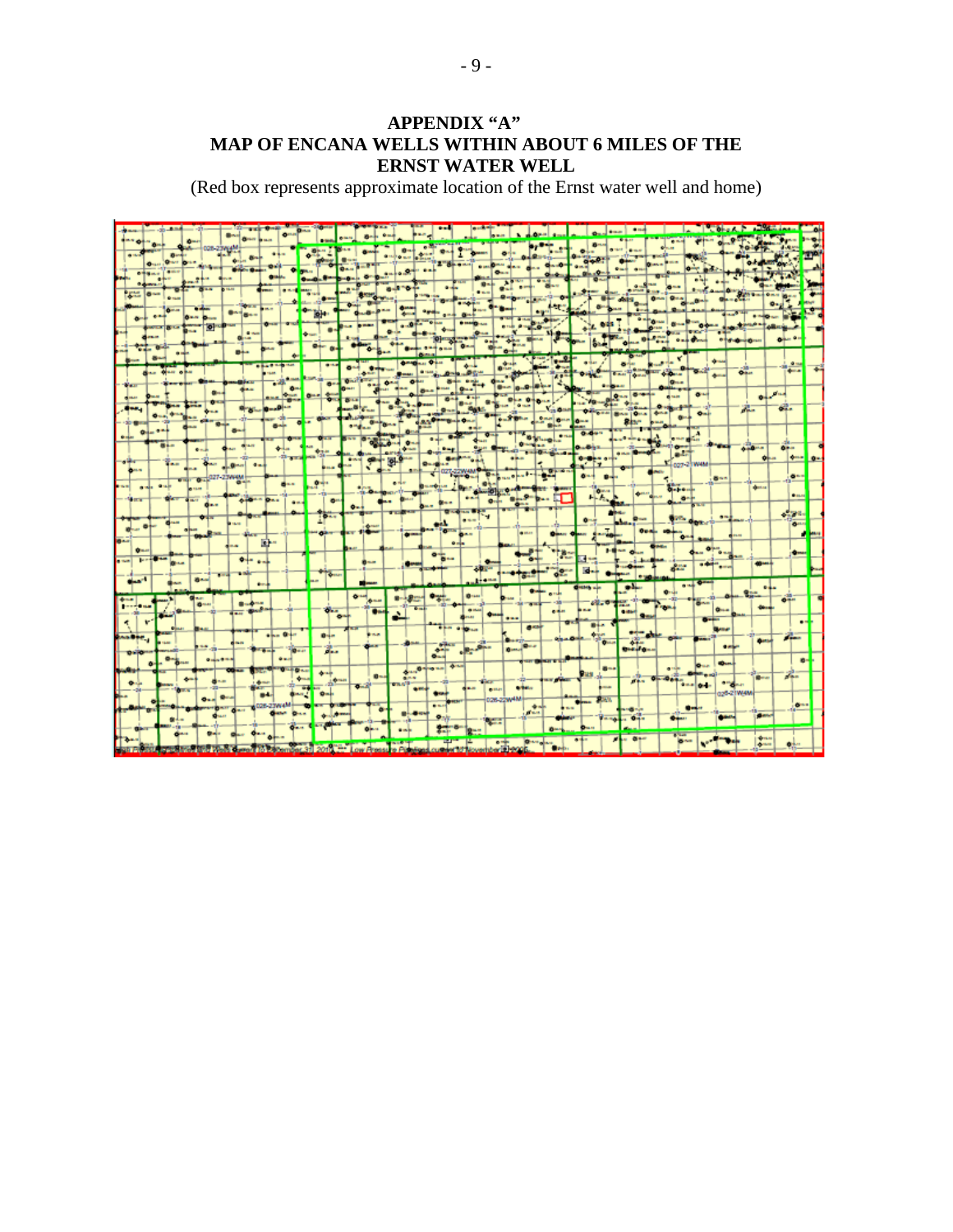## **APPENDIX "B" LIST OF ENCANA WELLS WITHIN ABOUT 6 MILES OF THE ERNST AWTER WELL, AS MAPPED ABOVE**

| 30/08/1956 | Encana well - 00 10 14 26 21 W4M |
|------------|----------------------------------|
| 21/12/1959 | Encana well - 00 10 28 26 21 W4M |
| 26/01/1960 | Encana well - 00 06 17 26 21 W4M |
| 11/04/1994 | Encana well - 00 08 31 26 21 W4M |
| 01/05/1994 | Encana well - 00 15 21 26 21 W4M |
| 19/05/1994 | Encana well - 00 05 20 26 21 W4M |
| 15/06/1994 | Encana well - 00 06 29 26 21 W4M |
| 26/07/1994 | Encana well - 00 05 32 26 21 W4M |
| 07/02/1998 | Encana well - 00 13 33 26 21 W4M |
| 01/02/1999 | Encana well - 00 05 28 26 21 W4M |
| 14/07/2000 | Encana well - 00 02 33 26 21 W4M |
| 18/07/2000 | Encana well - 00 11 34 26 21 W4M |
| 28/07/2000 | Encana well - 02 05 28 26 21 W4M |
| 16/06/2001 | Encana well - 00 06 21 26 21 W4M |
| 15/07/2001 | Encana well - 00 04 31 26 21 W4M |
| 18/07/2001 | Encana well - 00 04 30 26 21 W4M |
| 25/07/2001 | Encana well - 00 14 28 26 21 W4M |
| 26/07/2001 | Encana well - 00 09 20 26 21 W4M |
| 03/02/2002 | Encana well - 00 01 28 26 21 W4M |
| 20/02/2002 | Encana well - 00 14 31 26 21 W4M |
| 23/07/2002 | Encana well - 00 02 34 26 21 W4M |
| 16/01/2003 | Encana well - 00 11 32 26 21 W4M |
| 11/03/2003 | Encana well - 00 07 21 26 21 W4M |
| 25/10/2003 | Encana well - 02 13 33 26 21 W4M |
| 24/06/2004 | Encana well - 00 02 31 26 21 W4M |
| 15/07/2004 | Encana well - 02 14 31 26 21 W4M |
| 16/07/2004 | Encana well - 02 09 30 26 21 W4M |
| 18/07/2004 | Encana well - 00 11 30 26 21 W4M |
| 19/07/2004 | Encana well - 00 02 30 26 21 W4M |
| 24/07/2004 | Encana well - 00 07 20 26 21 W4M |
| 18/08/2004 | Encana well - 02 09 20 26 21 W4M |
| 16/05/2005 | Encana well - 00 11 20 26 21 W4M |
| 17/08/2006 | Encana well - 02 15 21 26 21 W4M |
| 13/03/1960 | Encana well - 00 07 27 26 22 W4M |
| 05/11/1961 | Encana well - 00 10 31 26 22 W4M |
| 26/06/1962 | Encana well - 00 06 28 26 22 W4M |
| 30/04/1963 | Encana well - 00 11 32 26 22 W4M |
| 23/07/1973 | Encana well - 00 06 17 26 22 W4M |
| 04/09/1976 | Encana well - 00 10 30 26 22 W4M |
| 11/01/1994 | Encana well - 00 06 22 26 22 W4M |
| 21/01/1994 | Encana well - 00 06 23 26 22 W4M |
| 16/02/1994 | Encana well - 00 06 21 26 22 W4M |
| 02/05/1994 | Encana well - 00 13 32 26 22 W4M |
| 09/05/1994 | Encana well - 00 02 33 26 22 W4M |
| 04/01/1995 | Encana well - 00 06 29 26 22 W4M |
| 24/06/1995 | Encana well - 02 06 17 26 22 W4M |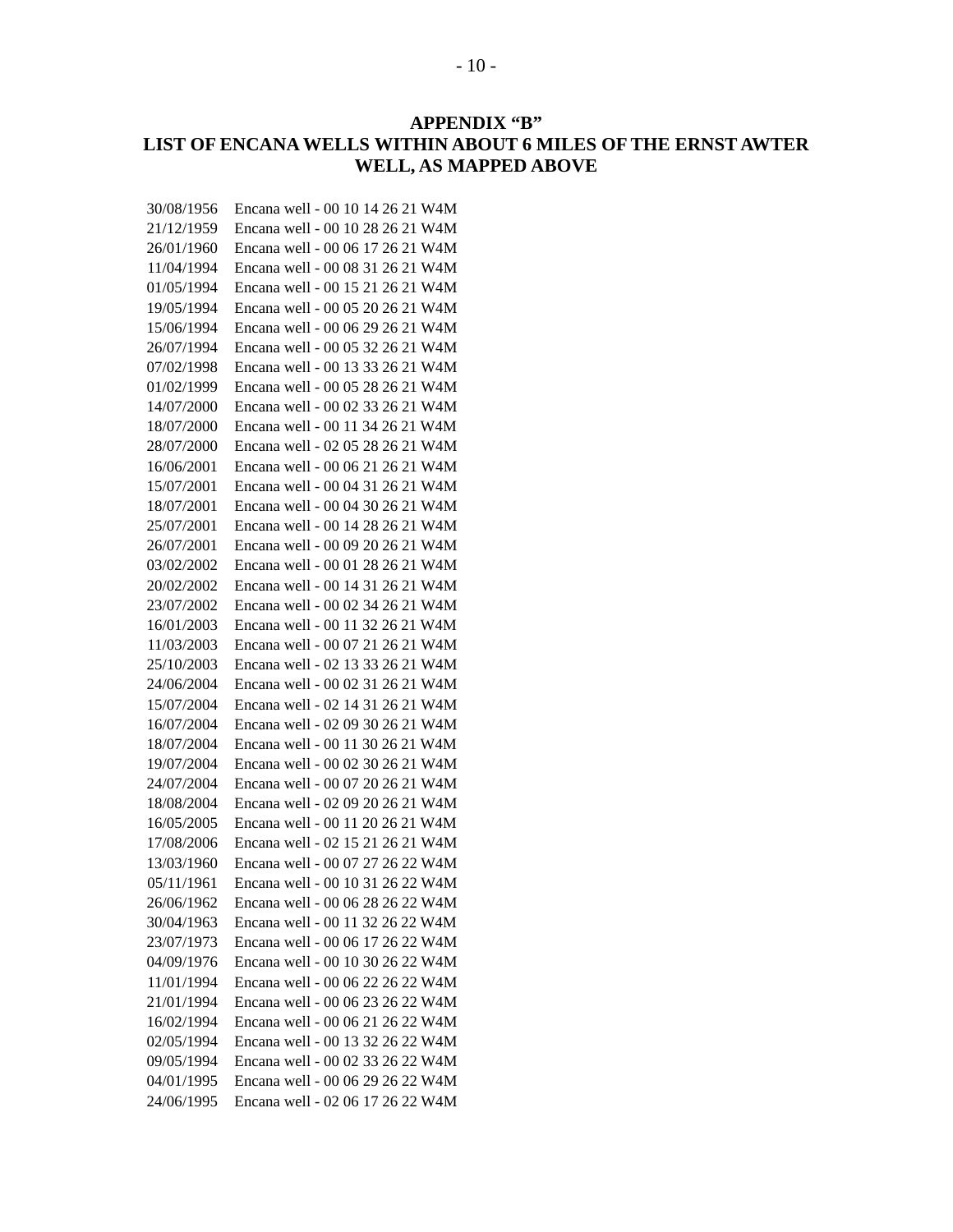| 19/01/1996 | Encana well - 00 04 13 26 22 W4M |
|------------|----------------------------------|
| 23/01/1996 | Encana well - 02 02 33 26 22 W4M |
| 20/06/1996 | Encana well - 02 06 23 26 22 W4M |
| 25/02/1997 | Encana well - 02 07 16 26 22 W4M |
| 06/07/1997 | Encana well - 00 14 13 26 22 W4M |
| 01/10/1997 | Encana well - 00 05 36 26 22 W4M |
| 07/02/1998 | Encana well - 00 04 31 26 22 W4M |
| 04/05/1998 | Encana well - 00 15 17 26 22 W4M |
| 26/02/2000 | Encana well - 00 03 17 26 22 W4M |
| 29/07/2000 | Encana well - 00 04 20 26 22 W4M |
| 05/09/2000 | Encana well - 00 06 31 26 22 W4M |
| 03/03/2001 | Encana well - 00 06 36 26 22 W4M |
| 03/03/2001 | Encana well - 00 07 25 26 22 W4M |
| 03/03/2001 | Encana well - 00 10 24 26 22 W4M |
| 19/06/2001 | Encana well - 00 10 18 26 22 W4M |
| 21/06/2001 | Encana well - 00 07 21 26 22 W4M |
| 23/06/2001 | Encana well - 00 07 19 26 22 W4M |
| 25/06/2001 | Encana well - 00 04 16 26 22 W4M |
| 30/06/2001 | Encana well - 02 02 26 26 22 W4M |
| 04/07/2001 | Encana well - 00 16 35 26 22 W4M |
| 18/07/2001 | Encana well - 00 04 29 26 22 W4M |
| 04/08/2001 | Encana well - 00 16 34 26 22 W4M |
| 17/11/2001 | Encana well - 02 13 32 26 22 W4M |
| 01/02/2002 | Encana well - 00 07 17 26 22 W4M |
| 16/02/2002 | Encana well - 00 15 27 26 22 W4M |
| 28/02/2002 | Encana well - 00 15 20 26 22 W4M |
| 30/06/2002 | Encana well - 00 14 22 26 22 W4M |
| 10/06/2003 | Encana well - 00 16 22 26 22 W4M |
| 17/07/2003 | Encana well - 00 08 23 26 22 W4M |
| 23/09/2003 | Encana well - 00 08 20 26 22 W4M |
| 01/10/2003 | Encana well - 02 10 31 26 22 W4M |
| 04/10/2003 | Encana well - 02 16 34 26 22 W4M |
| 08/10/2003 | Encana well - 02 04 31 26 22 W4M |
| 25/01/2004 | Encana well - 00 13 09 26 22 W4M |
| 28/06/2004 | Encana well - 00 08 36 26 22 W4M |
| 01/08/2004 | Encana well - 00 09 13 26 22 W4M |
| 19/08/2004 | Encana well - 02 15 17 26 22 W4M |
| 08/09/2004 | Encana well - 00 14 31 26 22 W4M |
| 09/09/2004 | Encana well - 00 16 14 26 22 W4M |
| 17/09/2004 | Encana well - 00 06 18 26 22 W4M |
| 30/09/2004 | Encana well - 00 11 26 26 22 W4M |
| 13/10/2004 | Encana well - 02 10 18 26 22 W4M |
| 05/11/2004 | Encana well - 00 11 35 26 22 W4M |
| 09/01/2005 | Encana well - 02 06 29 26 22 W4M |
| 04/05/2005 | Encana well - 00 08 31 26 22 W4M |
| 14/05/2005 | Encana well - 00 08 34 26 22 W4M |
| 11/07/2005 | Encana well - 00 01 18 26 22 W4M |
| 11/07/2005 | Encana well - 00 11 18 26 22 W4M |
| 12/07/2005 | Encana well - 00 13 17 26 22 W4M |
| 18/07/2005 | Encana well - 00 01 35 26 22 W4M |
|            |                                  |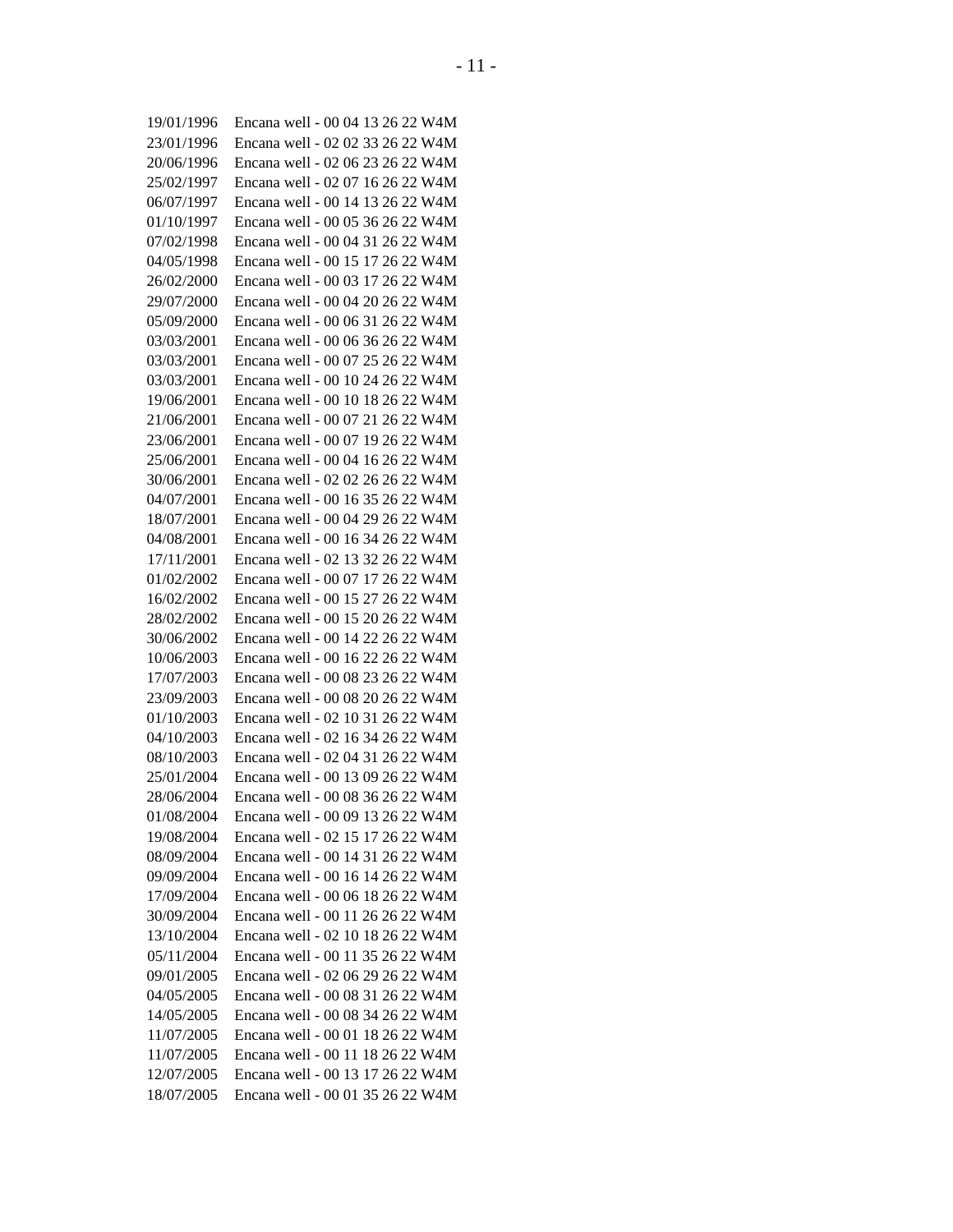| 14/10/2005 | Encana well - 00 06 35 26 22 W4M |
|------------|----------------------------------|
| 20/10/1965 | Encana well - 00 10 23 26 23 W4M |
| 13/11/1975 | Encana well - 00 10 36 26 23 W4M |
| 20/01/1982 | Encana well - 00 14 23 26 23 W4M |
| 08/04/1983 | Encana well - 00 06 23 26 23 W4M |
| 26/11/1983 | Encana well - 00 10 14 26 23 W4M |
| 07/05/1988 | Encana well - 00 06 26 26 23 W4M |
| 17/02/1998 | Encana well - 00 16 14 26 23 W4M |
| 27/04/1998 | Encana well - 00 01 13 26 23 W4M |
| 24/07/1998 | Encana well - 00 13 36 26 23 W4M |
| 14/10/1998 | Encana well - 02 10 14 26 23 W4M |
| 26/10/1999 | Encana well - 00 15 25 26 23 W4M |
| 24/07/2000 | Encana well - 00 07 36 26 23 W4M |
| 06/06/2001 | Encana well - 00 12 13 26 23 W4M |
| 29/07/2001 | Encana well - 00 06 14 26 23 W4M |
| 05/08/1956 | Encana well - 00 07 29 27 21 W4M |
| 29/09/1956 | Encana well - 00 05 29 27 21 W4M |
| 17/10/1956 | Encana well - 00 03 29 27 21 W4M |
| 25/05/1957 | Encana well - 00 11 29 27 21 W4M |
| 29/06/1957 | Encana well - 00 15 29 27 21 W4M |
| 17/06/1960 | Encana well - 00 02 24 27 21 W4M |
| 02/08/1962 | Encana well - 00 06 05 27 21 W4M |
| 19/11/1968 | Encana well - 00 07 08 27 21 W4M |
| 16/08/1974 | Encana well - 00 07 18 27 21 W4M |
| 25/09/1974 | Encana well - 00 06 04 27 21 W4M |
| 06/03/1994 | Encana well - 00 01 06 27 21 W4M |
| 04/06/1994 | Encana well - 00 11 07 27 21 W4M |
| 13/06/1997 | Encana well - 00 08 32 27 21 W4M |
| 14/06/1997 | Encana well - 00 16 19 27 21 W4M |
| 15/06/1997 | Encana well - 00 09 20 27 21 W4M |
| 16/06/1997 | Encana well - 00 16 31 27 21 W4M |
| 07/10/1997 | Encana well - 00 14 19 27 21 W4M |
| 27/10/1997 | Encana well - 00 09 28 27 21 W4M |
| 06/02/1998 | Encana well - 00 09 03 27 21 W4M |
| 08/02/1998 | Encana well - 00 03 16 27 21 W4M |
| 09/02/1998 | Encana well - 00 13 10 27 21 W4M |
| 14/02/1998 | Encana well - 00 09 26 27 21 W4M |
| 31/07/1998 | Encana well - 00 16 33 27 21 W4M |
| 05/10/1999 | Encana well - 00 13 25 27 21 W4M |
| 18/05/2000 | Encana well - 00 10 32 27 21 W4M |
| 18/05/2000 | Encana well - 00 12 28 27 21 W4M |
| 27/06/2000 | Encana well - 00 12 30 27 21 W4M |
| 02/07/2000 | Encana well - 00 04 31 27 21 W4M |
| 06/07/2000 | Encana well - 00 04 10 27 21 W4M |
| 08/07/2000 | Encana well - 00 05 03 27 21 W4M |
| 12/07/2000 | Encana well - 00 11 09 27 21 W4M |
| 17/07/2000 | Encana well - 00 11 16 27 21 W4M |
| 02/03/2001 | Encana well - 00 01 05 27 21 W4M |
| 02/04/2001 | Encana well - 00 07 20 27 21 W4M |
| 07/04/2001 | Encana well - 02 07 20 27 21 W4M |
|            |                                  |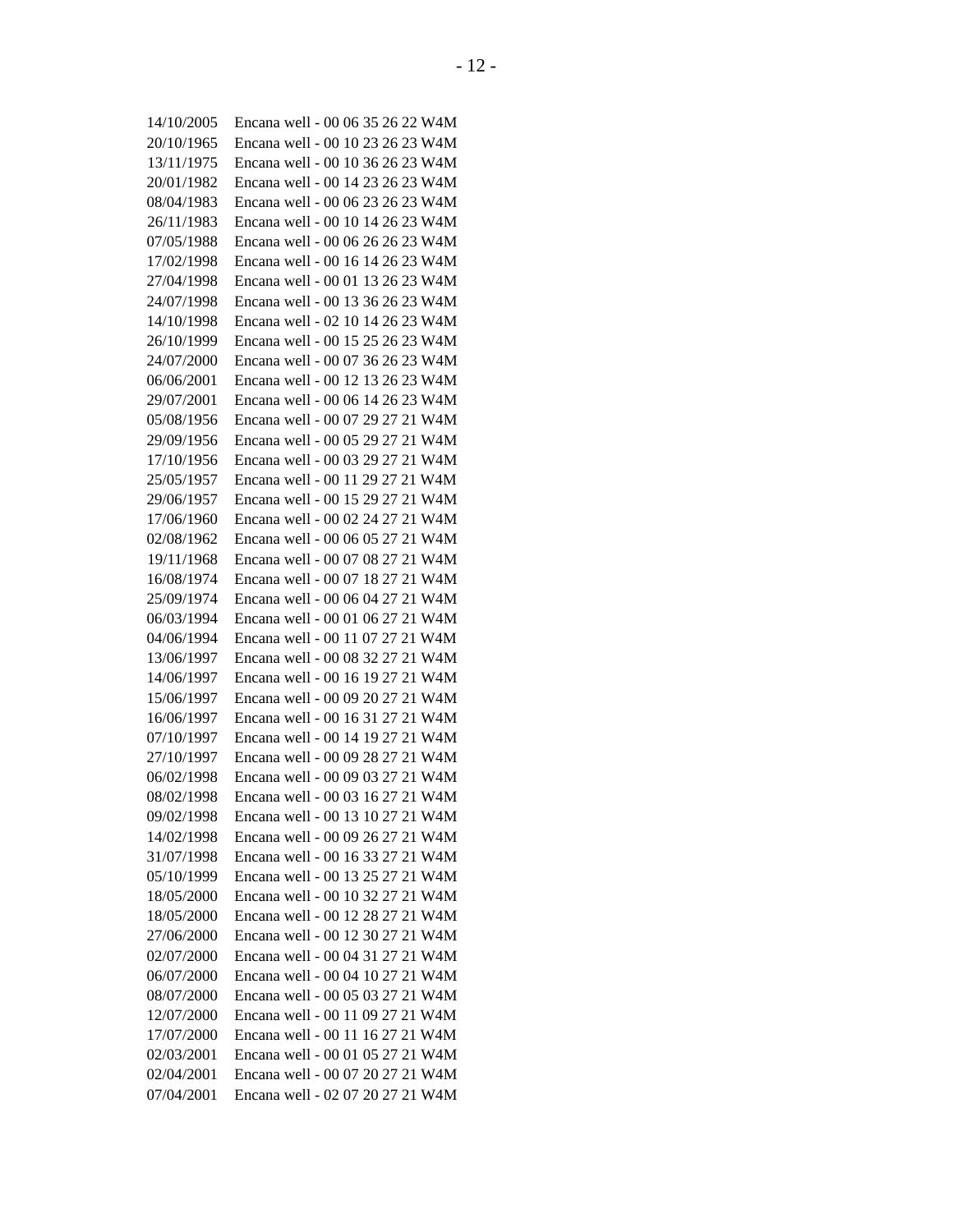| 16/04/2001 | Encana well - 00 08 21 27 21 W4M |
|------------|----------------------------------|
| 03/06/2001 | Encana well - 00 07 28 27 21 W4M |
| 13/09/2001 | Encana well - 00 01 19 27 21 W4M |
| 16/10/2001 | Encana well - 00 03 33 27 21 W4M |
| 19/10/2001 | Encana well - 02 03 33 27 21 W4M |
| 04/12/2001 | Encana well - 00 01 31 27 21 W4M |
| 01/01/2002 | Encana well - 00 11 19 27 21 W4M |
| 10/07/2002 | Encana well - 00 03 07 27 21 W4M |
| 29/10/2002 | Encana well - 00 13 21 27 21 W4M |
| 29/10/2002 | Encana well - 00 14 20 27 21 W4M |
| 01/11/2002 | Encana well - 00 05 20 27 21 W4M |
| 02/11/2002 | Encana well - 00 05 32 27 21 W4M |
| 04/11/2002 | Encana well - 00 11 31 27 21 W4M |
| 11/12/2002 | Encana well - 00 04 08 27 21 W4M |
| 16/12/2002 | Encana well - 00 07 30 27 21 W4M |
| 08/03/2003 | Encana well - 00 10 03 27 21 W4M |
| 13/06/2003 | Encana well - 02 06 05 27 21 W4M |
| 03/07/2003 | Encana well - 00 14 30 27 21 W4M |
| 10/07/2003 | Encana well - 00 12 06 27 21 W4M |
| 17/07/2003 | Encana well - 00 06 31 27 21 W4M |
| 24/09/2003 | Encana well - 00 01 17 27 21 W4M |
| 27/09/2003 | Encana well - 00 10 08 27 21 W4M |
| 04/10/2003 | Encana well - 00 16 07 27 21 W4M |
| 18/10/2003 | Encana well - 00 08 07 27 21 W4M |
| 28/10/2003 | Encana well - 00 14 17 27 21 W4M |
| 10/11/2003 | Encana well - 00 14 05 27 21 W4M |
| 12/11/2003 | Encana well - 00 16 05 27 21 W4M |
| 14/02/2004 | Encana well - 00 09 33 27 21 W4M |
| 30/04/2004 | Encana well - 00 13 32 27 21 W4M |
| 18/05/2004 | Encana well - 00 16 32 27 21 W4M |
| 22/05/2004 | Encana well - 00 16 20 27 21 W4M |
| 25/05/2004 | Encana well - 00 01 28 27 21 W4M |
| 28/06/2004 | Encana well - 00 16 28 27 21 W4M |
| 16/07/2004 | Encana well - 00 06 09 27 21 W4M |
| 19/07/2004 | Encana well - 00 12 08 27 21 W4M |
| 29/07/2004 | Encana well - 00 04 05 27 21 W4M |
| 31/07/2004 | Encana well - 00 08 05 27 21 W4M |
| 13/08/2004 | Encana well - 00 12 05 27 21 W4M |
| 31/08/2004 | Encana well - 00 10 05 27 21 W4M |
| 04/11/2004 | Encana well - 00 07 04 27 21 W4M |
| 05/02/2005 | Encana well - 00 05 19 27 21 W4M |
| 16/02/2005 | Encana well - 00 10 30 27 21 W4M |
| 11/05/2005 | Encana well - 00 11 33 27 21 W4M |
| 15/07/2005 | Encana well - 00 10 31 27 21 W4M |
|            | Encana well - 00 13 29 27 21 W4M |
| 25/07/2005 |                                  |
| 25/07/2005 | Encana well - 00 16 30 27 21 W4M |
| 05/08/2005 | Encana well - 00 16 29 27 21 W4M |
| 13/08/2005 | Encana well - 00 15 32 27 21 W4M |
| 14/08/2005 | Encana well - 00 10 29 27 21 W4M |
| 14/08/2005 | Encana well - 00 11 32 27 21 W4M |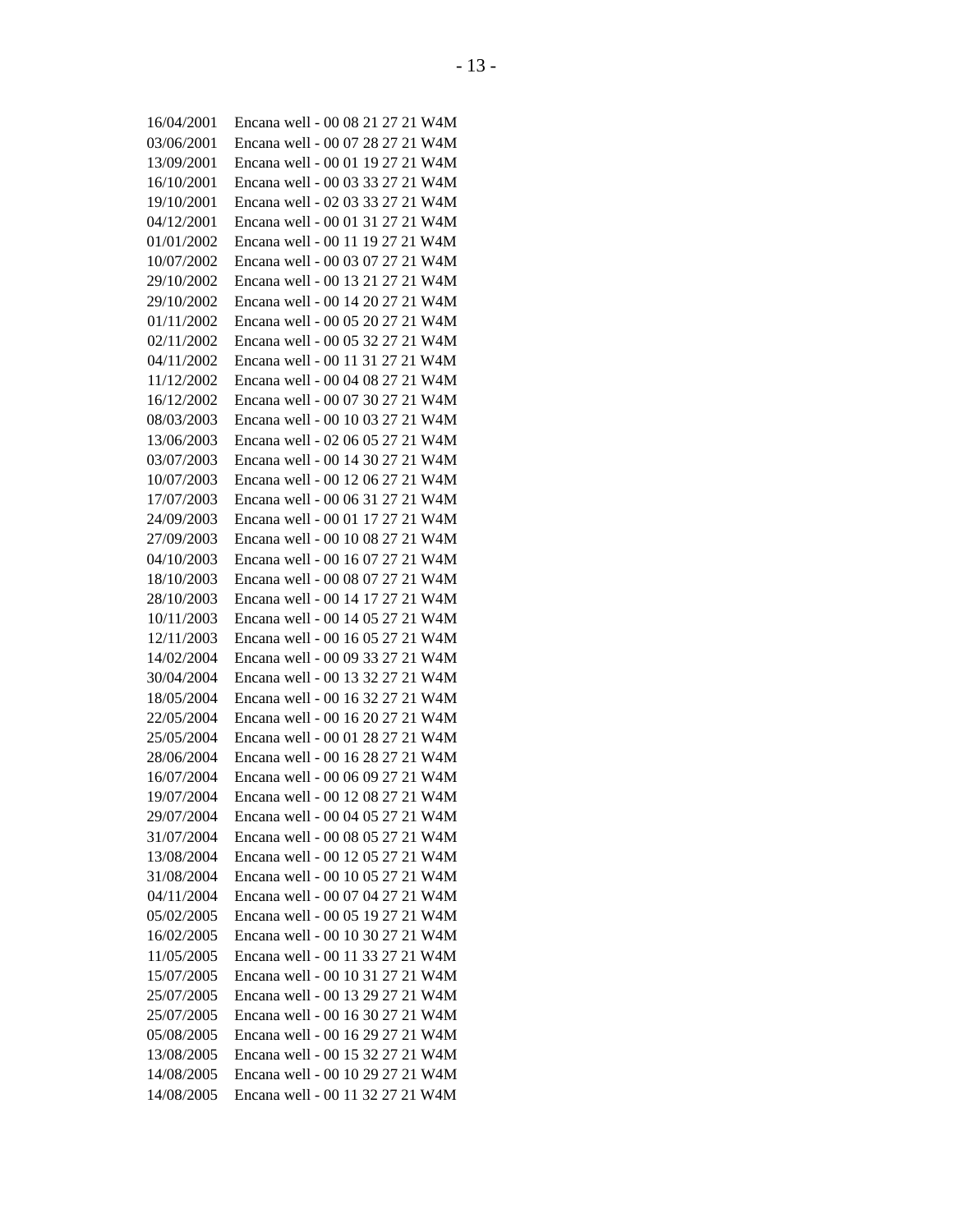| 25/08/2005               | Encana well - 00 04 30 27 21 W4M |
|--------------------------|----------------------------------|
| 06/09/2005               | Encana well - 00 04 32 27 21 W4M |
| 11/10/2005               | Encana well - 00 08 20 27 21 W4M |
| 15/10/2005               | Encana well - 02 03 29 27 21 W4M |
| 15/12/2005               | Encana well - 00 07 16 27 21 W4M |
| 16/12/2005               | Encana well - 02 06 31 27 21 W4M |
| 23/07/2006               | Encana well - 00 11 30 27 21 W4M |
| 01/01/1900               | Encana well - 0 10 05 27 22 W4M  |
| 17/01/1952               | Encana well - 00 16 09 27 22 W4M |
| 09/05/1953               | Encana well - 00 10 07 27 22 W4M |
| 05/06/1959               | Encana well - 00 06 26 27 22 W4M |
| 20/02/1961               | Encana well - 00 10 20 27 22 W4M |
| 10/04/1961               | Encana well - 00 11 16 27 22 W4M |
| 15/04/1961               | Encana well - 00 07 08 27 22 W4M |
| 21/05/1961               | Encana well - 00 06 28 27 22 W4M |
| 02/07/1961               | Encana well - 00 06 03 27 22 W4M |
| 01/09/1961               | Encana well - 00 10 29 27 22 W4M |
| 05/05/1976               | Encana well - 00 07 30 27 22 W4M |
| 24/05/1983               | Encana well - 00 10 01 27 22 W4M |
| 06/06/1983               | Encana well - 00 14 22 27 22 W4M |
| 18/06/1983               | Encana well - 00 10 35 27 22 W4M |
| 18/08/1989               | Encana well - 00 06 26 27 22 W4M |
| 30/01/1990               | Encana well - 00 11 34 27 22 W4M |
| 16/11/1993               | Encana well - 02 02 28 27 22 W4M |
| 16/11/1993               | Encana well - 02 06 28 27 22 W4M |
| 23/02/1994               | Encana well - 02 10 35 27 22 W4M |
| 23/04/1994               | Encana well - 00 10 14 27 22 W4M |
| 04/06/1994               | Encana well - 00 11 07 27 22 W4M |
| 01/03/1995               | Encana well - 00 14 02 27 22 W4M |
| 18/06/1995               | Encana well - 00 10 03 27 22 W4M |
| 25/02/1996               | Encana well - 00 08 33 27 22 W4M |
| 04/03/1996               | Encana well - 02 01 30 27 22 W4M |
| 01/03/1997               | Encana well - 00 06 04 27 22 W4M |
| 02/03/1997               | Encana well - 00 01 05 27 22 W4M |
| 29/10/1997               | Encana well - 00 04 11 27 22 W4M |
| 13/11/1997               | Encana well - 00 03 32 27 22 W4M |
| 11/02/1998               | Encana well - 00 13 26 27 22 W4M |
| 04/03/1998               | Encana well - 00 15 32 27 22 W4M |
|                          | Encana well - 00 04 16 27 22 W4M |
| 08/06/1998<br>10/06/1998 | Encana well - 00 08 14 27 22 W4M |
|                          | Encana well - 00 09 23 27 22 W4M |
| 25/06/1998               |                                  |
| 26/06/1998               | Encana well - 00 01 25 27 22 W4M |
| 26/06/1998               | Encana well - 00 09 36 27 22 W4M |
| 20/07/1998               | Encana well - 00 06 12 27 22 W4M |
| 21/07/1998               | Encana well - 00 05 10 27 22 W4M |
| 21/07/1998               | Encana well - 00 16 30 27 22 W4M |
| 26/07/1998               | Encana well - 00 07 13 27 22 W4M |
| 03/10/1998               | Encana well - 00 14 35 27 22 W4M |
| 18/01/1999               | Encana well - 00 06 07 27 22 W4M |
| 03/02/1999               | Encana well - 00 13 25 27 22 W4M |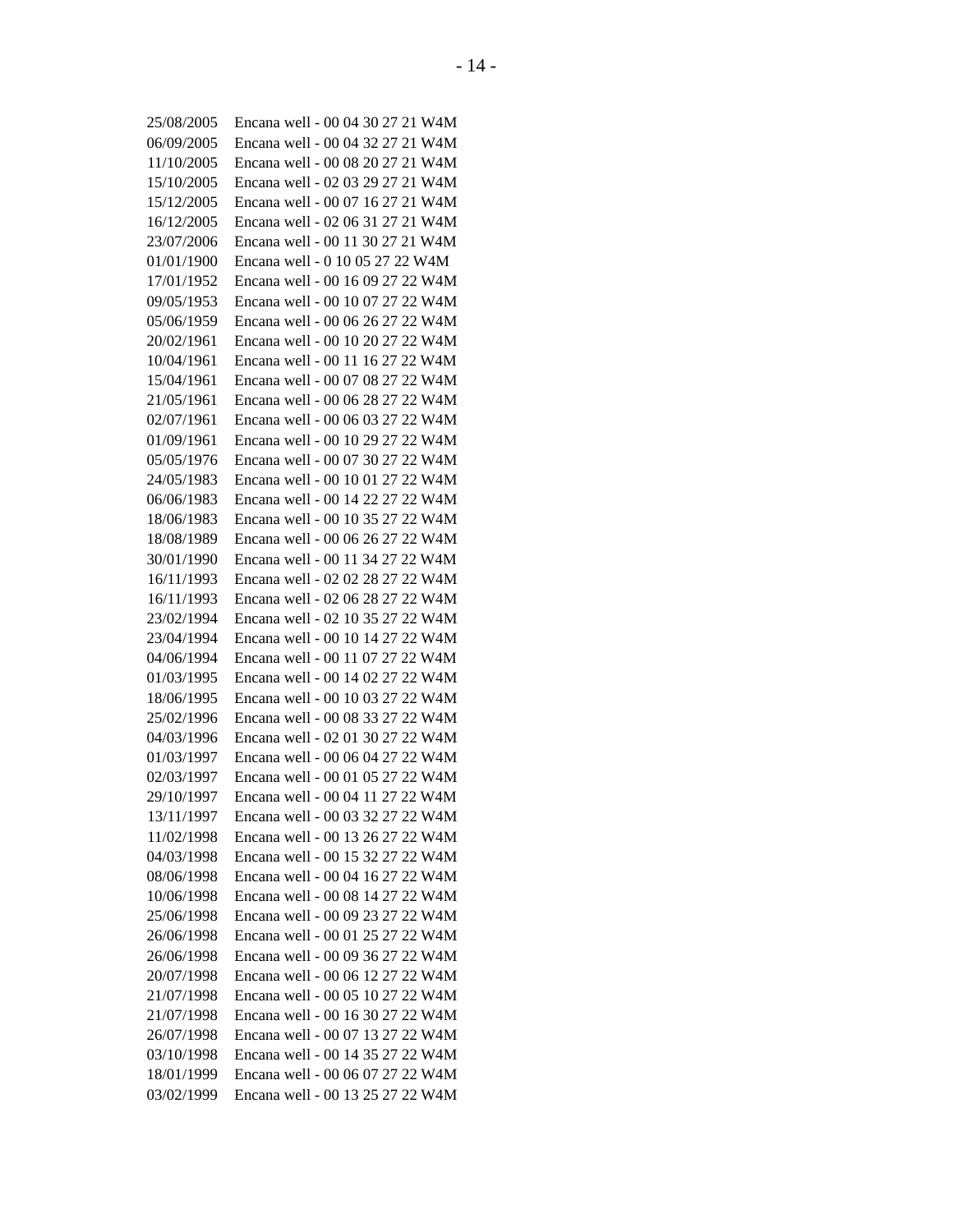| 20/05/2000 | Encana well - 00 16 11 27 22 W4M |
|------------|----------------------------------|
| 22/05/2000 | Encana well - 00 10 09 27 22 W4M |
| 24/05/2000 | Encana well - 00 08 17 27 22 W4M |
| 31/05/2000 | Encana well - 00 01 19 27 22 W4M |
| 31/05/2000 | Encana well - 00 08 18 27 22 W4M |
| 03/07/2000 | Encana well - 00 04 04 27 22 W4M |
| 29/07/2000 | Encana well - 00 03 06 27 22 W4M |
| 02/08/2000 | Encana well - 00 03 03 27 22 W4M |
| 16/01/2001 | Encana well - 02 10 05 27 22 W4M |
| 05/03/2001 | Encana well - 00 14 10 27 22 W4M |
| 10/04/2001 | Encana well - 00 14 21 27 22 W4M |
| 25/05/2001 | Encana well - 00 08 24 27 22 W4M |
| 21/06/2001 | Encana well - 02 06 04 27 22 W4M |
| 12/10/2001 | Encana well - 00 08 23 27 22 W4M |
| 17/11/2001 | Encana well - 00 11 09 27 22 W4M |
| 31/01/2002 | Encana well - 02 06 12 27 22 W4M |
| 01/02/2002 | Encana well - 00 08 02 27 22 W4M |
| 22/02/2002 | Encana well - 02 07 13 27 22 W4M |
| 24/03/2002 | Encana well - 02 10 03 27 22 W4M |
| 26/04/2002 | Encana well - 00 07 07 27 22 W4M |
| 17/05/2002 | Encana well - 00 10 15 27 22 W4M |
| 18/05/2002 | Encana well - 02 07 13 27 22 W4M |
| 19/05/2002 | Encana well - 00 10 26 27 22 W4M |
| 10/07/2002 | Encana well - 00 03 07 27 21 W4M |
| 04/11/2002 | Encana well - 02 10 36 27 22 W4M |
| 03/12/2002 | Encana well - 00 07 11 27 22 W4M |
| 03/12/2002 | Encana well - 00 08 12 27 22 W4M |
| 03/01/2003 | Encana well - 00 09 22 27 22 W4M |
| 23/01/2003 | Encana well - 00 15 01 27 22 W4M |
| 03/02/2003 | Encana well - 02 10 14 27 22 W4M |
| 06/02/2003 | Encana well - 00 01 26 27 22 W4M |
| 08/04/2003 | Encana well - 00 05 22 27 22 W4M |
| 22/04/2003 | Encana well - 00 13 15 27 22 W4M |
| 22/05/2003 | Encana well - 00 16 16 27 22 W4M |
| 27/05/2003 | Encana well - 00 09 16 27 22 W4M |
| 31/05/2003 | Encana well - 00 12 10 27 22 W4M |
| 03/06/2003 | Encana well - 00 03 27 27 22 W4M |
| 04/06/2003 | Encana well - 00 15 10 27 22 W4M |
| 07/06/2003 | Encana well - 02 06 15 27 22 W4M |
| 13/06/2003 | Encana well - 00 13 11 27 22 W4M |
| 13/06/2003 | Encana well - 00 13 14 27 22 W4M |
|            |                                  |
| 16/06/2003 | Encana well - 00 13 11 27 22 W4M |
| 18/06/2003 | Encana well - 00 15 13 27 22 W4M |
| 21/06/2003 | Encana well - 02 08 24 27 22 W4M |
| 24/06/2003 | Encana well - 00 13 24 27 22 W4M |
| 26/06/2003 | Encana well - 00 14 12 27 22 W4M |
| 28/06/2003 | Encana well - 02 01 25 27 22 W4M |
| 30/06/2003 | Encana well - 00 02 35 27 22 W4M |
| 02/07/2003 | Encana well - 00 03 25 27 22 W4M |
| 03/07/2003 | Encana well - 00 08 32 27 22 W4M |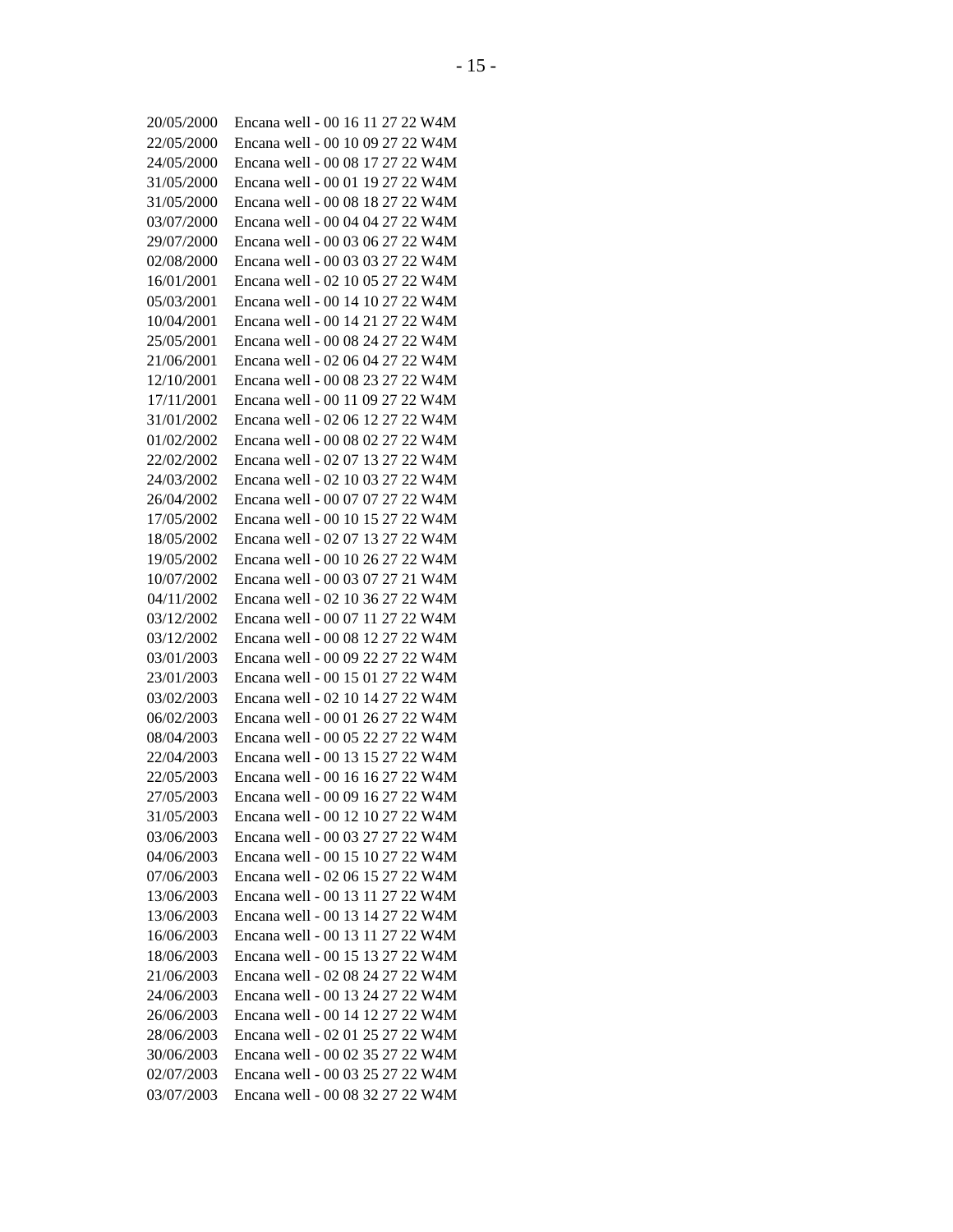| 04/07/2003 | Encana well - 00 05 14 27 22 W4M |
|------------|----------------------------------|
| 08/07/2003 | Encana well - 00 16 14 27 22 W4M |
| 11/07/2003 | Encana well - 00 02 36 27 22 W4M |
| 14/07/2003 | Encana well - 00 04 24 27 22 W4M |
| 18/07/2003 | Encana well - 02 09 22 27 22 W4M |
| 21/07/2003 | Encana well - 00 12 06 27 22 W4M |
| 22/07/2003 | Encana well - 00 14 23 27 22 W4M |
| 23/07/2003 | Encana well - 00 05 30 27 22 W4M |
| 23/07/2003 | Encana well - 00 12 13 27 22 W4M |
| 24/07/2003 | Encana well - 00 05 31 27 22 W4M |
| 29/07/2003 | Encana well - 00 06 23 27 22 W4M |
| 01/08/2003 | Encana well - 00 12 33 27 22 W4M |
| 04/08/2003 | Encana well - 00 04 33 27 22 W4M |
| 05/08/2003 | Encana well - 00 16 33 27 22 W4M |
| 06/08/2003 | Encana well - 00 16 28 27 22 W4M |
| 07/08/2003 | Encana well - 00 07 19 27 22 W4M |
| 07/08/2003 | Encana well - 00 16 21 27 22 W4M |
| 10/09/2003 | Encana well - 00 08 31 27 22 W4M |
| 30/09/2003 | Encana well - 00 07 09 27 22 W4M |
| 30/09/2003 | Encana well - 00 15 09 27 22 W4M |
| 05/10/2003 | Encana well - 02 08 02 27 22 W4M |
| 06/10/2003 | Encana well - 00 03 01 27 22 W4M |
| 07/10/2003 | Encana well - 02 14 02 27 22 W4M |
| 08/10/2003 | Encana well - 00 15 08 27 22 W4M |
| 09/10/2003 | Encana well - 00 01 07 27 22 W4M |
| 13/10/2003 | Encana well - 00 05 14 27 22 W4M |
| 13/10/2003 | Encana well - 00 05 14 27 22 W4M |
| 17/10/2003 | Encana well - 00 01 08 27 22 W4M |
| 27/10/2003 | Encana well - 02 06 02 27 22 W4M |
| 01/12/2003 | Encana well - 00 10 32 27 22 W4M |
| 13/12/2003 | Encana well - 00 16 31 27 22 W4M |
| 14/12/2003 | Encana well - 00 08 28 27 22 W4M |
| 16/12/2003 | Encana well - 00 16 26 27 22 W4M |
| 17/12/2003 | Encana well - 00 11 21 27 22 W4M |
| 18/12/2003 | Encana well - 00 14 33 27 22 W4M |
| 21/12/2003 | Encana well - 00 13 19 27 22 W4M |
| 02/01/2004 | Encana well - 00 05 19 27 22 W4M |
| 05/01/2004 | Encana well - 00 16 29 27 22 W4M |
| 05/01/2004 | Encana well - 03 10 05 27 22 W4M |
| 11/01/2004 | Encana well - 00 13 20 27 22 W4M |
| 23/01/2004 | Encana well - 00 04 21 27 22 W4M |
| 14/02/2004 | Encana well - 02 08 12 27 22 W4M |
| 17/02/2004 | Encana well - 00 07 21 27 22 W4M |
| 18/02/2004 | Encana well - 02 09 19 27 22 W4M |
| 21/02/2004 | Encana well - 02 07 21 27 22 W4M |
| 27/02/2004 | Encana well - 02 16 21 27 22 W4M |
| 27/02/2004 | Encana well - 02 16 31 27 22 W4M |
| 01/03/2004 | Encana well - 00 01 20 27 22 W4M |
| 18/05/2004 | Encana well - 00 15 20 27 22 W4M |
| 01/06/2004 | Encana well - 02 15 32 27 22 W4M |
|            |                                  |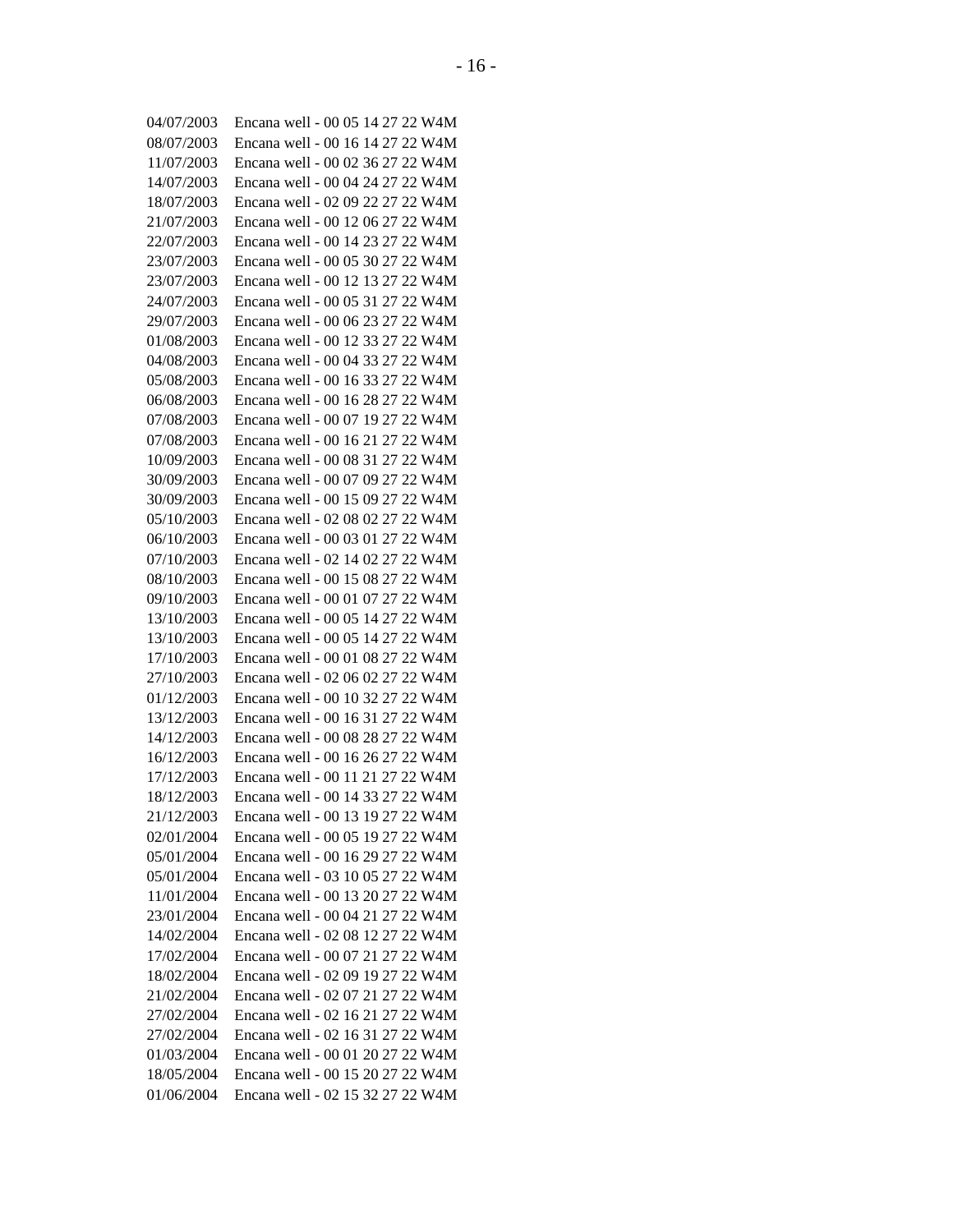| 03/06/2004               | Encana well - 02 10 32 27 22 W4M                                     |
|--------------------------|----------------------------------------------------------------------|
| 21/06/2004               | Encana well - 02 04 11 27 22 W4M                                     |
| 24/06/2004               | Encana well - 02 16 33 27 22 W4M                                     |
| 27/06/2004               | Encana well - 00 11 33 27 22 W4M                                     |
| 01/07/2004               | Encana well - 00 05 14 27 22 W4M                                     |
| 03/07/2004               | Encana well - 00 16 02 27 22 W4M                                     |
| 24/07/2004               | Encana well - 00 13 30 27 22 W4M                                     |
| 28/07/2004               | Encana well - 00 04 12 27 22 W4M                                     |
| 13/08/2004               | Encana well - 00 01 09 27 22 W4M                                     |
| 18/08/2004               | Encana well - 02 08 17 27 22 W4M                                     |
| 19/08/2004               | Encana well - 03 14 02 27 22 W4M                                     |
| 05/09/2004               | Encana well - 00 11 17 27 22 W4M                                     |
| 08/09/2004               | Encana well - 00 01 18 27 22 W4M                                     |
| 08/09/2004               | Encana well - 00 04 18 27 22 W4M                                     |
| 16/09/2004               | Encana well - 00 10 04 27 22 W4M                                     |
| 16/09/2004               | Encana well - 00 14 04 27 22 W4M                                     |
| 20/09/2004               | Encana well - 00 14 07 27 22 W4M                                     |
| 24/09/2004               | Encana well - 00 12 16 27 22 W4M                                     |
| 28/09/2004               | Encana well - 00 07 17 27 22 W4M                                     |
| 01/10/2004               | Encana well - 00 02 16 27 22 W4M                                     |
| 27/10/2004               | Encana well - 00 13 28 27 22 W4M                                     |
| 30/10/2004               | Encana well - 00 02 33 27 22 W4M                                     |
| 05/02/2005               | Encana well - 00 04 13 27 22 W4M                                     |
| 14/02/2005               | Encana well - 00 07 01 27 22 W4M                                     |
| 14/02/2005               | Encana well - 00 11 30 27 22 W4M                                     |
| 15/02/2005               | Encana well - 00 06 24 27 22 W4M                                     |
| 15/02/2005               | Encana well - 00 07 20 27 22 W4M                                     |
| 17/02/2005               | Encana well - 00 11 29 27 22 W4M                                     |
| 02/05/2005               | Encana well - 00 10 18 27 22 W4M                                     |
| 04/05/2005               | Encana well - 00 11 18 27 22 W4M                                     |
| 10/05/2005               | Encana well - 00 05 09 27 22 W4M                                     |
| 11/05/2005               | Encana well - 00 05 17 27 22 W4M                                     |
| 11/05/2005               | Encana well - 00 13 08 27 22 W4M                                     |
| 14/05/2005               | Encana well - 00 04 07 27 22 W4M                                     |
| 20/05/2005               | Encana well - 00 06 22 27 22 W4M                                     |
| 21/05/2005               | Encana well - 00 04 34 27 22 W4M                                     |
| 21/05/2005               | Encana well - 00 12 23 27 22 W4M                                     |
| 21/05/2005               | Encana well - 00 12 34 27 22 W4M                                     |
|                          |                                                                      |
| 21/05/2005<br>22/05/2005 | Encana well - 00 13 27 27 22 W4M<br>Encana well - 00 01 35 27 22 W4M |
|                          |                                                                      |
| 22/05/2005               | Encana well - 00 05 25 27 22 W4M                                     |
| 22/05/2005               | Encana well - 00 07 25 27 22 W4M                                     |
| 22/05/2005               | Encana well - 00 10 25 27 22 W4M                                     |
| 23/05/2005               | Encana well - 00 04 23 27 22 W4M                                     |
| 24/05/2005               | Encana well - 00 16 36 27 22 W4M                                     |
| 25/05/2005               | Encana well - 00 05 15 27 22 W4M                                     |
| 25/05/2005               | Encana well - 00 07 26 27 22 W4M                                     |
| 27/05/2005               | Encana well - 00 16 15 27 22 W4M                                     |
| 28/05/2005               | Encana well - 00 14 26 27 22 W4M                                     |
| 29/05/2005               | Encana well - 00 04 35 27 22 W4M                                     |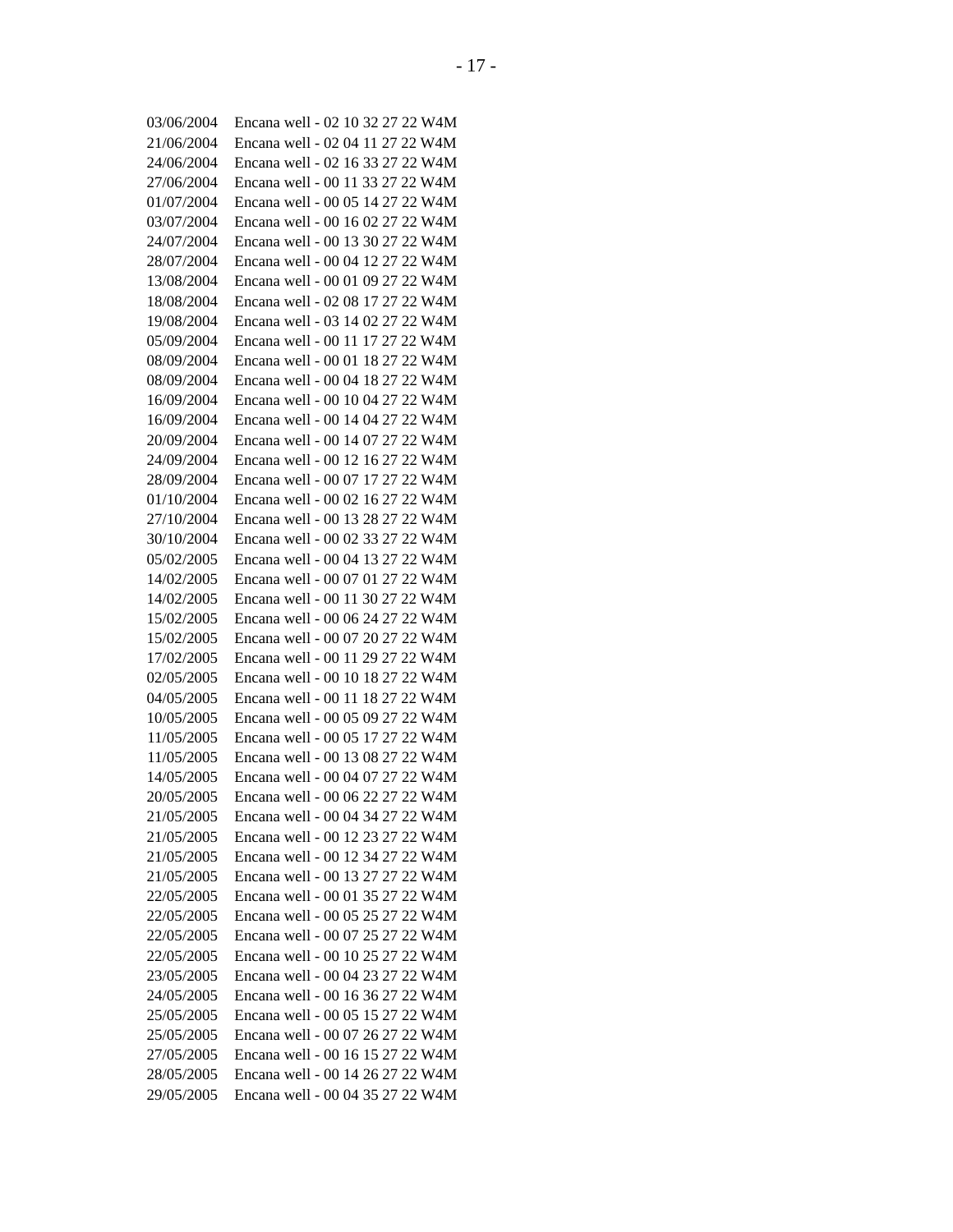| 29/05/2005 | Encana well - 00 06 35 27 22 W4M |
|------------|----------------------------------|
| 29/05/2005 | Encana well - 00 16 22 27 22 W4M |
| 29/05/2005 | Encana well - 00 16 27 27 22 W4M |
| 30/05/2005 | Encana well - 00 05 27 27 22 W4M |
| 30/05/2005 | Encana well - 02 13 28 27 22 W4M |
| 05/07/2005 | Encana well - 00 03 14 27 22 W4M |
| 05/07/2005 | Encana well - 00 13 36 27 22 W4M |
| 06/07/2005 | Encana well - 00 08 34 27 22 W4M |
| 06/07/2005 | Encana well - 00 12 35 27 22 W4M |
| 06/07/2005 | Encana well - 00 13 22 27 22 W4M |
| 18/07/2005 | Encana well - 00 02 01 27 22 W4M |
| 25/07/2005 | Encana well - 00 13 31 27 22 W4M |
| 23/10/2005 | Encana well - 00 10 06 27 22 W4M |
| 23/10/2005 | Encana well - 02 03 06 27 22 W4M |
| 21/03/2006 | Encana well - 02 06 35 27 22 W4M |
| 21/04/2006 | Encana well - 00 16 35 27 22 W4M |
| 19/05/2006 | Encana well - 00 14 25 27 22 W4M |
| 08/07/2006 | Encana well - 00 14 14 27 22 W4M |
| 14/08/2006 | Encana well - 00 11 25 27 22 W4M |
| 31/08/2009 | Encana well - 00 05 14 27 22 W4M |
| 03/12/2009 | Encana well - 00 10 22 27 22 W4M |
| 02/02/1982 | Encana well - 00 06 01 27 23 W4M |
| 05/02/1984 | Encana well - 00 16 12 27 23 W4M |
| 21/11/1993 | Encana well - 00 14 12 27 23 W4M |
| 23/11/1996 | Encana well - 00 02 36 27 23 W4M |
| 11/08/1998 | Encana well - 00 12 12 27 23 W4M |
| 12/08/1998 | Encana well - 00 12 13 27 23 W4M |
| 14/10/1998 | Encana well - 00 04 01 27 23 W4M |
| 13/06/2000 | Encana well - 00 09 24 27 23 W4M |
| 26/02/2001 | Encana well - 00 09 25 27 23 W4M |
| 25/10/2001 | Encana well - 00 05 24 27 23 W4M |
| 03/07/2003 | Encana well - 02 09 25 27 23 W4M |
| 13/08/2003 | Encana well - 00 12 36 27 23 W4M |
| 14/08/2003 | Encana well - 00 04 36 27 23 W4M |
| 30/04/2004 | Encana well - 00 07 13 27 23 W4M |
| 30/04/2004 | Encana well - 00 08 12 27 23 W4M |
| 02/05/2004 | Encana well - 00 16 13 27 23 W4M |
| 16/05/2004 | Encana well - 00 02 24 27 23 W4M |
| 16/05/2004 | Encana well - 00 14 24 27 23 W4M |
| 16/05/2004 | Encana well - 00 15 25 27 23 W4M |
| 17/05/2004 | Encana well - 00 06 25 27 23 W4M |
| 17/05/2004 | Encana well - 00 08 25 27 23 W4M |
| 24/05/2004 | Encana well - 00 15 12 27 23 W4M |
| 13/07/2004 | Encana well - 00 15 36 27 23 W4M |
|            |                                  |
| 15/07/2004 | Encana well - 00 07 36 27 23 W4M |
| 17/07/2004 | Encana well - 00 06 12 27 23 W4M |
| 25/07/2004 | Encana well - 00 14 13 27 23 W4M |
| 03/06/1961 | Encana well - 00 10 14 28 21 W4M |
| 17/07/1961 | Encana well - 00 06 13 28 21 W4M |
| 21/08/1961 | Encana well - 00 11 12 28 21 W4M |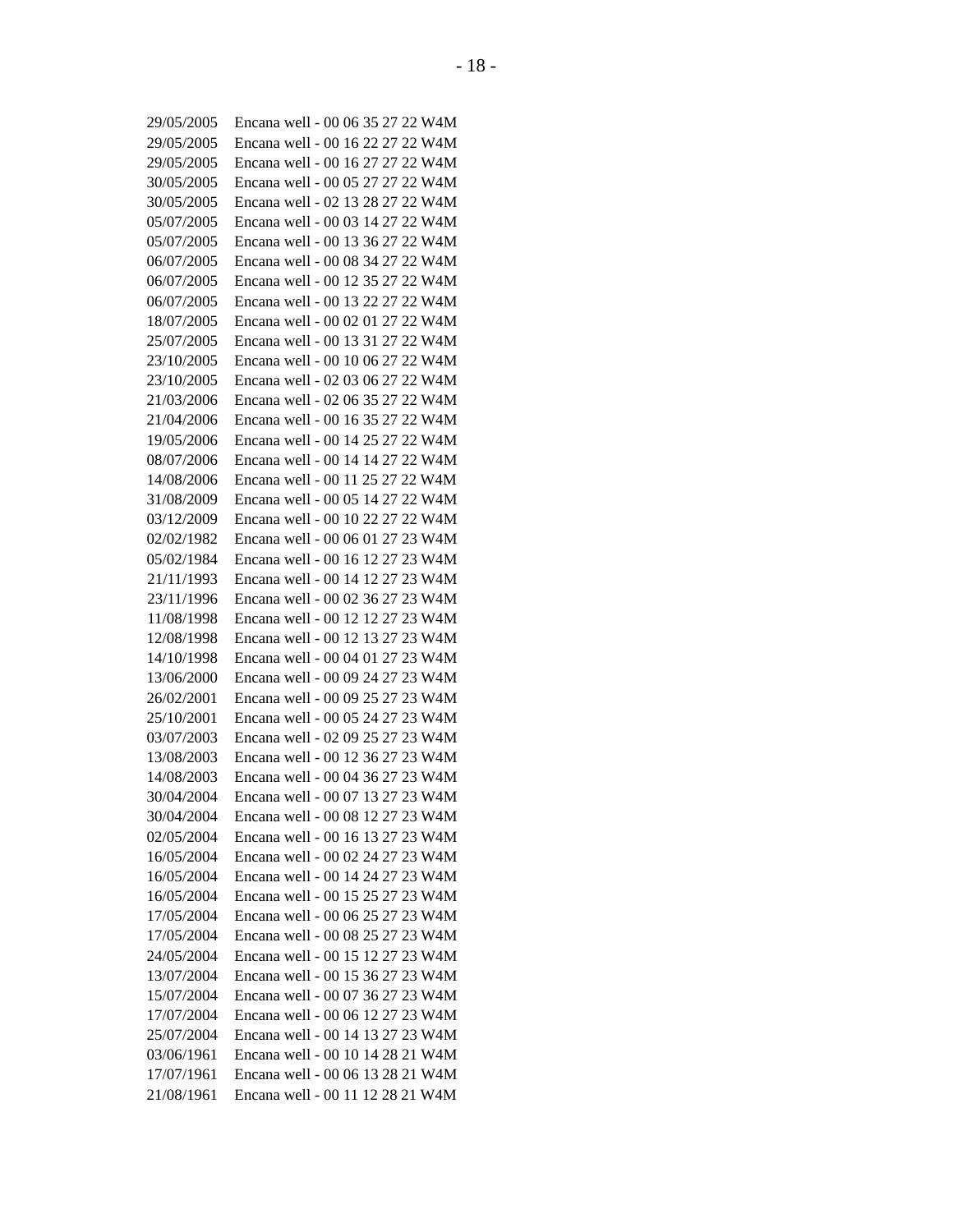| 07/09/1961 | Encana well - 00 11 07 28 21 W4M |
|------------|----------------------------------|
| 28/09/1961 | Encana well - 00 09 14 28 21 W4M |
| 13/01/1962 | Encana well - 00 07 18 28 21 W4M |
| 09/02/1962 | Encana well - 00 06 17 28 21 W4M |
| 14/07/1965 | Encana well - 00 11 03 28 21 W4M |
| 13/11/1993 | Encana well - 02 11 07 28 21 W4M |
| 26/11/1993 | Encana well - 00 10 09 28 21 W4M |
| 28/08/1994 | Encana well - 00 14 11 28 21 W4M |
| 24/09/1994 | Encana well - 00 13 13 28 21 W4M |
| 14/10/1994 | Encana well - 00 14 13 28 21 W4M |
| 16/02/1995 | Encana well - 00 01 12 28 21 W4M |
| 23/02/1995 | Encana well - 03 06 13 28 21 W4M |
| 08/03/1995 | Encana well - 00 03 23 28 21 W4M |
| 19/03/1995 | Encana well - 00 12 13 28 21 W4M |
| 31/03/1995 | Encana well - 03 09 14 28 21 W4M |
| 01/04/1995 | Encana well - 00 16 14 28 21 W4M |
| 22/04/1995 | Encana well - 02 16 14 28 21 W4M |
| 22/04/1995 | Encana well - 02 16 14 28 21 W4M |
| 12/05/1995 | Encana well - 00 02 23 28 21 W4M |
| 20/05/1995 | Encana well - 00 06 14 28 21 W4M |
| 16/06/1995 | Encana well - 00 08 12 28 21 W4M |
| 25/08/1995 | Encana well - 00 16 01 28 21 W4M |
| 25/08/1995 | Encana well - 02 10 13 28 21 W4M |
| 29/08/1995 | Encana well - 00 16 12 28 21 W4M |
| 05/09/1995 | Encana well - 00 03 12 28 21 W4M |
| 08/09/1995 | Encana well - 00 02 13 28 21 W4M |
| 20/09/1995 | Encana well - 00 09 01 28 21 W4M |
| 22/05/1996 | Encana well - 00 13 12 28 21 W4M |
| 07/06/1996 | Encana well - 02 11 12 28 21 W4M |
| 02/07/1996 | Encana well - 00 12 01 28 21 W4M |
| 17/11/1996 | Encana well - 00 08 18 28 21 W4M |
| 17/02/1997 | Encana well - 00 09 06 28 21 W4M |
| 26/02/1997 | Encana well - 02 16 01 28 21 W4M |
| 01/03/1997 | Encana well - 00 09 11 28 21 W4M |
| 10/06/1997 | Encana well - 00 09 03 28 21 W4M |
| 13/06/1997 | Encana well - 00 02 02 28 21 W4M |
| 14/06/1997 | Encana well - 00 06 10 28 21 W4M |
| 16/06/1997 | Encana well - 00 16 15 28 21 W4M |
|            | Encana well - 02 06 17 28 21 W4M |
| 16/06/1997 | Encana well - 00 13 16 28 21 W4M |
| 03/07/1997 | Encana well - 02 06 13 28 21 W4M |
| 15/10/1997 |                                  |
| 27/10/1997 | Encana well - 00 07 04 28 21 W4M |
| 12/11/1997 | Encana well - 00 07 13 28 21 W4M |
| 04/08/1998 | Encana well - 00 03 05 28 21 W4M |
| 05/08/1998 | Encana well - 00 13 08 28 21 W4M |
| 11/08/1998 | Encana well - 02 12 07 28 20 W4M |
| 26/04/1999 | Encana well - 02 06 08 28 21 W4M |
| 20/06/1999 | Encana well - 00 03 02 28 21 W4M |
| 20/09/1999 | Encana well - 00 12 10 28 21 W4M |
| 25/09/1999 | Encana well - 00 05 16 28 21 W4M |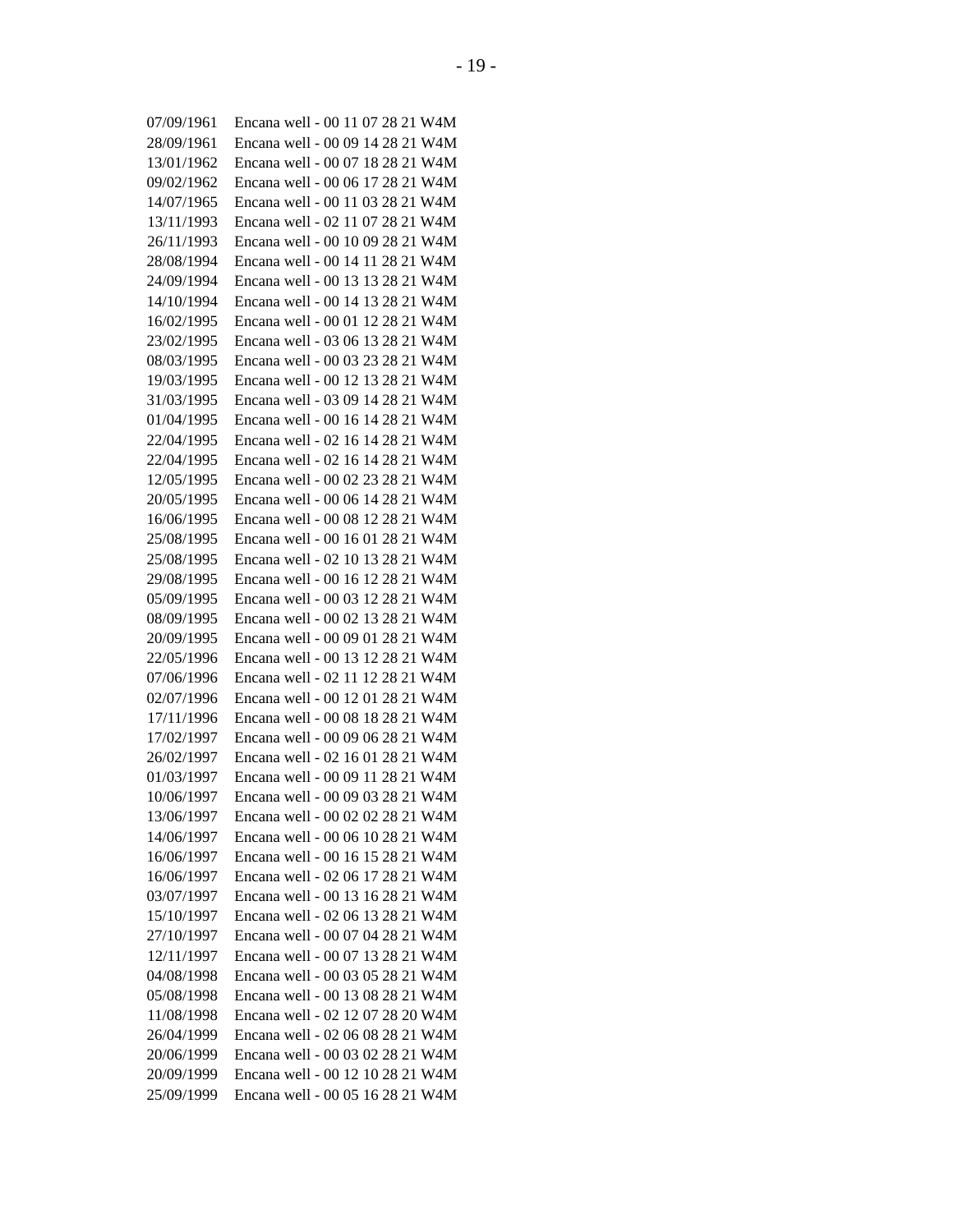| 13/07/2000 | Encana well - 00 15 13 28 21 W4M |
|------------|----------------------------------|
| 05/08/2000 | Encana well - 02 13 13 28 21 W4M |
| 19/04/2001 | Encana well - 00 13 04 28 21 W4M |
| 19/05/2001 | Encana well - 00 01 01 28 21 W4M |
| 24/05/2001 | Encana well - 00 02 06 28 21 W4M |
| 01/06/2001 | Encana well - 00 04 17 28 21 W4M |
| 12/10/2001 | Encana well - 00 04 13 28 21 W4M |
| 22/10/2001 | Encana well - 00 12 04 28 21 W4M |
| 09/08/2002 | Encana well - 02 10 05 28 21 W4M |
| 16/08/2002 | Encana well - 03 10 05 28 21 W4M |
| 12/07/2003 | Encana well - 00 08 11 28 21 W4M |
| 12/07/2003 | Encana well - 00 09 02 28 21 W4M |
| 14/07/2003 | Encana well - 00 03 01 28 21 W4M |
| 13/08/2003 | Encana well - 02 16 15 28 21 W4M |
| 14/09/2003 | Encana well - 00 02 12 28 21 W4M |
| 22/09/2003 | Encana well - 00 11 14 28 21 W4M |
| 24/09/2003 | Encana well - 00 07 14 28 21 W4M |
| 04/10/2003 | Encana well - 00 16 11 28 21 W4M |
| 09/10/2003 | Encana well - 00 02 09 28 21 W4M |
| 10/10/2003 | Encana well - 00 12 18 28 21 W4M |
| 14/10/2003 | Encana well - 00 05 05 28 21 W4M |
| 16/10/2003 | Encana well - 00 15 16 28 21 W4M |
| 01/11/2003 | Encana well - 00 10 12 28 21 W4M |
| 09/11/2003 | Encana well - 02 05 13 28 21 W4M |
| 03/05/2004 | Encana well - 02 03 05 28 21 W4M |
| 03/05/2004 | Encana well - 02 10 12 28 21 W4M |
| 18/05/2004 | Encana well - 00 01 06 28 21 W4M |
| 22/05/2004 | Encana well - 00 03 04 28 21 W4M |
| 05/06/2004 | Encana well - 00 04 12 28 21 W4M |
| 17/07/2004 | Encana well - 00 08 07 28 21 W4M |
| 24/07/2004 | Encana well - 00 01 08 28 21 W4M |
| 12/08/2004 | Encana well - 00 08 10 28 21 W4M |
| 30/08/2004 | Encana well - 00 16 06 28 21 W4M |
| 27/09/2004 | Encana well - 00 03 07 28 21 W4M |
| 01/10/2004 | Encana well - 00 04 08 28 21 W4M |
| 01/10/2004 | Encana well - 00 15 07 28 21 W4M |
| 04/10/2004 | Encana well - 00 16 10 28 21 W4M |
| 11/01/2005 | Encana well - 02 01 12 28 21 W4M |
| 04/02/2005 | Encana well - 00 09 07 28 21 W4M |
| 06/02/2005 | Encana well - 00 05 04 28 21 W4M |
| 06/02/2005 | Encana well - 02 06 11 28 21 W4M |
| 13/02/2005 | Encana well - 00 14 05 28 21 W4M |
| 28/04/2005 | Encana well - 00 14 15 28 21 W4M |
| 09/05/2005 | Encana well - 02 14 11 28 21 W4M |
| 09/05/2005 | Encana well - 02 14 11 28 21 W4M |
| 14/05/2005 | Encana well - 00 01 07 28 21 W4M |
| 15/05/2005 | Encana well - 00 02 08 28 21 W4M |
| 15/05/2005 | Encana well - 02 10 08 28 21 W4M |
| 19/05/2005 | Encana well - 00 05 09 28 21 W4M |
| 19/05/2005 | Encana well - 00 10 10 28 21 W4M |
|            |                                  |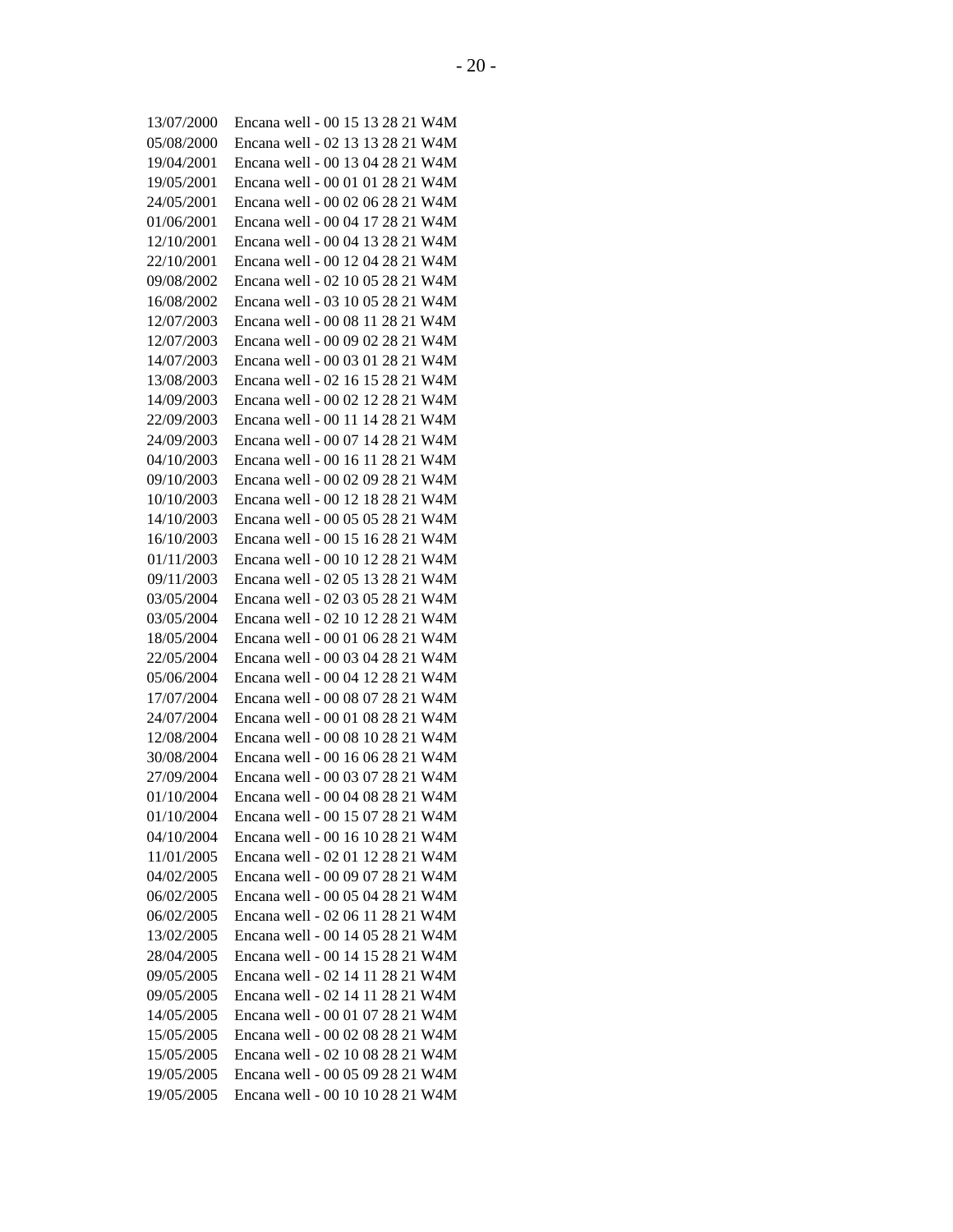| 24/05/2005               | Encana well - 00 05 06 28 21 W4M |
|--------------------------|----------------------------------|
| 28/05/2005               | Encana well - 00 14 02 28 21 W4M |
| 06/07/2005               | Encana well - 00 08 05 28 21 W4M |
| 08/07/2005               | Encana well - 00 07 07 28 21 W4M |
| 16/07/2005               | Encana well - 00 02 10 28 10 W4M |
| 16/07/2005               | Encana well - 00 02 17 28 21 W4M |
| 18/07/2005               | Encana well - 00 05 15 28 21 W4M |
| 19/07/2005               | Encana well - 00 02 15 28 21 W4M |
| 25/07/2005               | Encana well - 00 04 15 28 21 W4M |
| 11/08/2005               | Encana well - 00 10 06 28 21 W4M |
| 13/08/2005               | Encana well - 00 08 17 28 21 W4M |
| 14/08/2005               | Encana well - 00 07 09 28 21 W4M |
| 07/09/2005               | Encana well - 00 04 09 28 21 W4M |
| 07/09/2005               | Encana well - 00 12 09 28 21 W4M |
| 08/09/2005               | Encana well - 00 15 18 28 21 W4M |
| 13/10/2005               | Encana well - 00 03 18 28 21 W4M |
| 13/10/2005               | Encana well - 00 09 15 28 21 W4M |
| 13/02/2006               | Encana well - 00 14 10 28 21 W4M |
| 03/06/2006               | Encana well - 00 04 05 28 21 W4M |
| 17/05/1955               | Encana well - 00 14 01 28 22 W4M |
| 30/07/1960               | Encana well - 00 06 06 28 22 W4M |
| 26/10/1975               | Encana well - 00 11 14 28 22 W4M |
| 14/05/1976               | Encana well - 00 10 15 28 22 W4M |
| 20/11/1976               | Encana well - 00 10 04 28 22 W4M |
| 26/10/1993               | Encana well - 00 01 07 28 22 W4M |
| 14/08/1994               | Encana well - 00 07 09 28 22 W4M |
| 08/02/1996               | Encana well - S0 03 01 28 22 W4M |
| 19/02/1996               | Encana well - 00 05 02 28 22 W4M |
| 15/01/1997               | Encana well - 00 07 01 28 22 W4M |
| 10/06/1997               | Encana well - 02 14 01 28 22 W4M |
| 23/02/1998               | Encana well - 00 06 07 28 22 W4M |
| 15/07/1998               | Encana well - 00 01 12 28 22 W4M |
| 22/07/1998               | Encana well - 00 13 08 28 22 W4M |
| 31/07/1998               | Encana well - 00 12 10 28 22 W4M |
| 05/08/1998               | Encana well - 00 15 11 28 22 W4M |
| 05/08/1998               | Encana well - 02 06 06 28 22 W4M |
| 07/08/1998               | Encana well - 00 06 13 28 22 W4M |
| 12/02/1999               | Encana well - 00 02 13 28 22 W4M |
| 20/02/1999               | Encana well - 00 02 08 28 22 W4M |
| 16/11/1999               | Encana well - 02 10 12 28 23 W4M |
|                          | Encana well - 00 05 10 28 22 W4M |
| 02/06/2000<br>03/07/2000 | Encana well - 00 04 05 28 22 W4M |
| 23/07/2000               |                                  |
|                          | Encana well - 00 08 04 28 22 W4M |
| 13/05/2001               | Encana well - 00 07 11 28 22 W4M |
| 16/11/2001               | Encana well - 00 08 01 28 22 W4M |
| 26/09/2002               | Encana well - 00 12 09 28 22 W4M |
| 04/11/2002               | Encana well - 00 02 04 28 22 W4M |
| 02/12/2002               | Encana well - 00 04 11 28 22 W4M |
| 09/12/2002               | Encana well - 02 04 11 28 22 W4M |
| 31/01/2003               | Encana well - 00 02 10 28 22 W4M |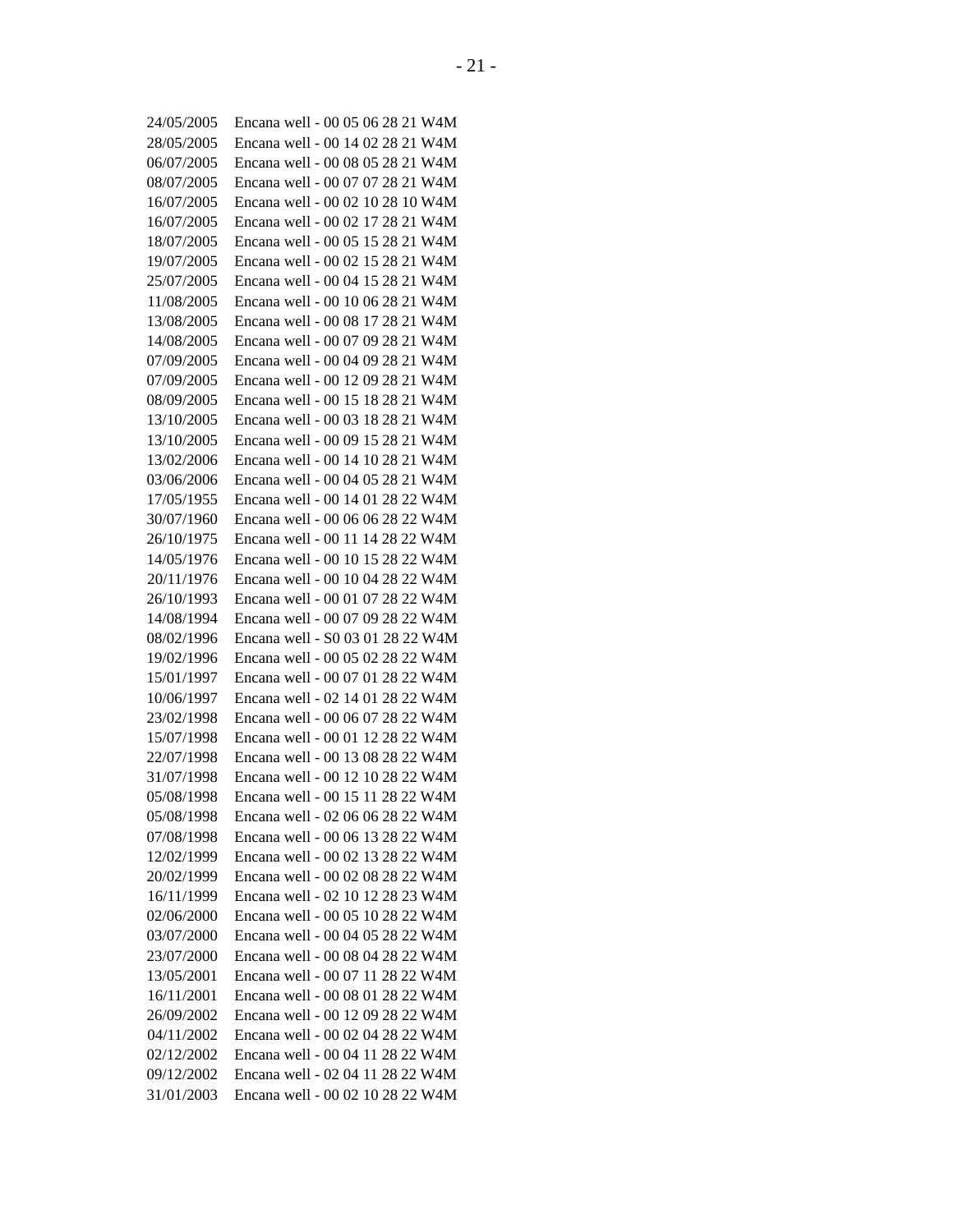| 03/02/2003 | Encana well - 00 10 10 28 22 W4M |
|------------|----------------------------------|
| 10/03/2003 | Encana well - 00 15 06 28 22 W4M |
| 14/07/2003 | Encana well - 00 16 15 28 22 W4M |
| 15/07/2003 | Encana well - 00 04 14 28 22 W4M |
| 22/07/2003 | Encana well - 00 11 05 28 22 W4M |
| 23/07/2003 | Encana well - 02 10 07 28 22 W4M |
| 26/07/2003 | Encana well - 00 03 02 28 22 W4M |
| 30/07/2003 | Encana well - 02 15 06 28 22 W4M |
| 09/08/2003 | Encana well - 00 04 04 28 22 W4M |
| 10/08/2003 | Encana well - 00 12 06 28 22 W4M |
| 27/10/2003 | Encana well - 00 12 01 28 22 W4M |
| 06/11/2003 | Encana well - 00 15 02 28 22 W4M |
| 07/11/2003 | Encana well - 00 09 14 28 22 W4M |
| 07/12/2003 | Encana well - 00 07 08 28 22 W4M |
| 08/12/2003 | Encana well - 00 16 08 28 22 W4M |
| 10/12/2003 | Encana well - 00 01 05 28 22 W4M |
| 11/12/2003 | Encana well - 00 13 05 28 22 W4M |
| 17/12/2003 | Encana well - 00 16 05 28 22 W4M |
| 19/12/2003 | Encana well - 00 01 06 28 22 W4M |
| 11/02/2004 | Encana well - 00 15 07 28 22 W4M |
| 13/02/2004 | Encana well - 00 13 10 28 22 W4M |
| 14/02/2004 | Encana well - 03 10 15 28 22 W4M |
| 01/05/2004 | Encana well - 02 01 05 28 22 W4M |
| 21/05/2004 | Encana well - 00 13 06 28 22 W4M |
| 21/05/2004 | Encana well - 02 13 05 28 22 W4M |
| 24/05/2004 | Encana well - 00 07 06 28 22 W4M |
| 24/05/2004 | Encana well - 00 12 08 28 22 W4M |
| 28/05/2004 | Encana well - 03 10 07 28 22 W4M |
| 09/06/2004 | Encana well - 02 13 03 28 22 W4M |
| 21/06/2004 | Encana well - 02 07 08 28 22 W4M |
| 28/06/2004 | Encana well - 00 12 04 28 22 W4M |
| 02/07/2004 | Encana well - 00 16 09 28 22 W4M |
| 06/07/2004 | Encana well - 00 03 09 28 22 W4M |
| 21/07/2004 | Encana well - 00 15 05 28 22 W4M |
| 13/08/2004 | Encana well - 00 04 09 28 22 W4M |
| 22/09/2004 | Encana well - 00 13 09 28 22 W4M |
| 27/09/2004 | Encana well - 00 01 14 28 22 W4M |
| 02/10/2004 | Encana well - 00 05 03 28 22 W4M |
| 02/10/2004 | Encana well - 00 08 12 28 22 W4M |
| 02/10/2004 | Encana well - 00 14 04 28 22 W4M |
| 03/10/2004 | Encana well - 00 03 10 28 22 W4M |
| 03/10/2004 | Encana well - 00 08 11 28 22 W4M |
| 03/10/2004 | Encana well - 00 15 03 28 22 W4M |
| 03/10/2004 | Encana well - 00 16 10 28 22 W4M |
| 07/10/2004 | Encana well - 00 12 13 28 22 W4M |
| 07/10/2004 | Encana well - 00 14 13 28 22 W4M |
| 07/10/2004 | Encana well - 00 16 12 28 22 W4M |
| 08/10/2004 | Encana well - 02 07 15 28 22 W4M |
| 14/10/2004 | Encana well - 00 12 15 28 22 W4M |
| 15/10/2004 | Encana well - 00 13 14 28 22 W4M |
|            |                                  |